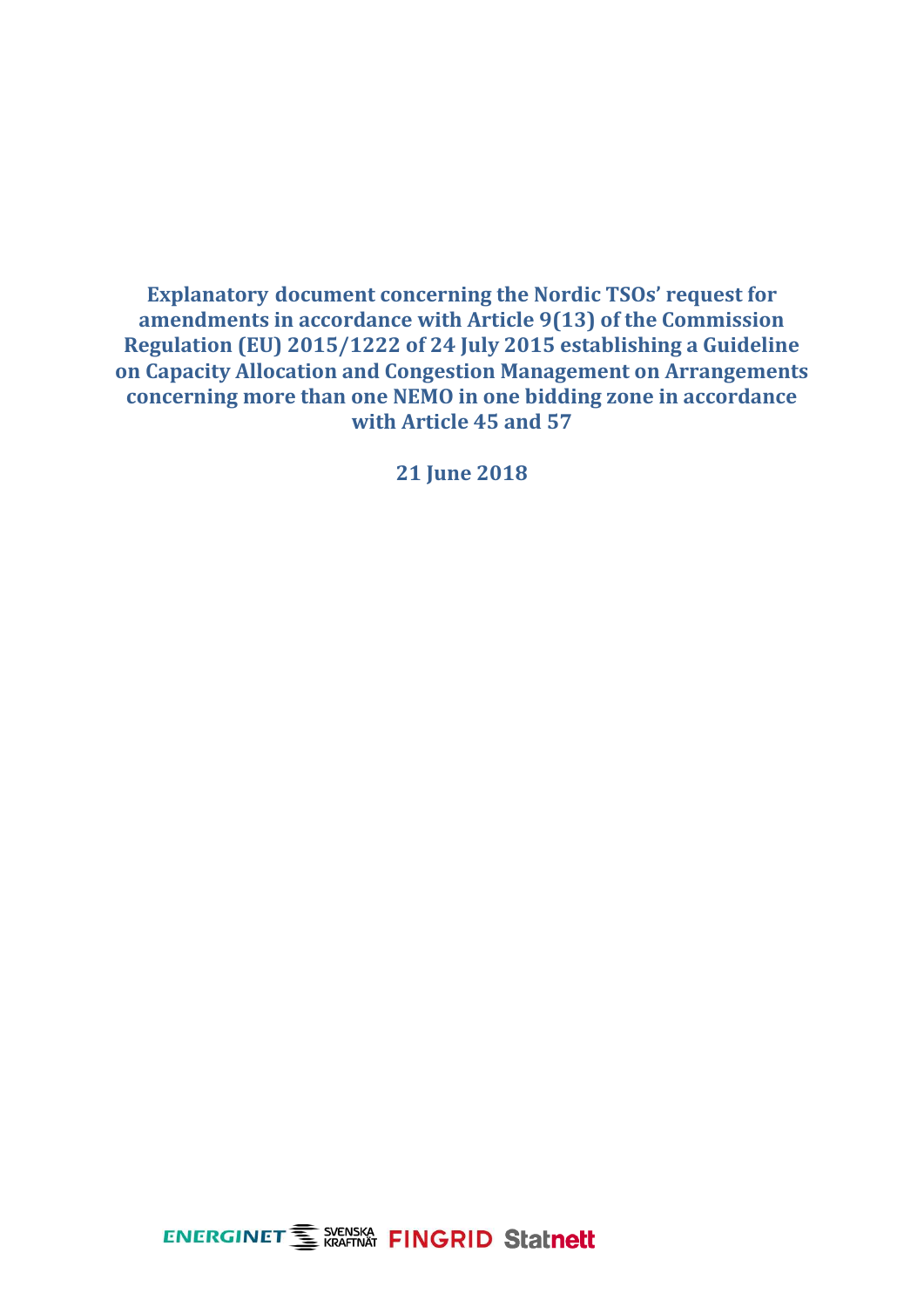## **Content**

| Amendment to Article 5.1 on pre-coupling arrangements for single day-ahead coupling  2       |
|----------------------------------------------------------------------------------------------|
| Amendment to Article 5.3 on pre-coupling arrangements for single day-ahead coupling  4       |
| Amendment to Article 5.4 on pre-coupling arrangements for single day-ahead coupling  4       |
| Amendment to Article 6 on Delivery and validation of single day-ahead result  6              |
|                                                                                              |
|                                                                                              |
| ANNEX 1: Proposed amended MNA proposal in track changes based on the approved MNA proposal 9 |
|                                                                                              |

### <span id="page-1-0"></span>**Introduction**

This document is a common explanatory document concerning the amendments to the approved arrangements concerning more than one NEMO in a bidding zone (hereafter "MNA") requested by respectively Energinet, Fingrid, Svenska Kraftnät and Statnett.

Before sending the request for amendment into consultation, Nord Pool and EPEX Spot have been asked to comment on a draft version. Based on the comments, the TSO adjusted the amendments and/or the arguments for the amendments.

The four Nordic TSOs submitted their revised MNA Proposals at the beginning of February 2017. The proposals were approved by the respective Nordic NRAs at the beginning of April 2017.

The Nordic TSOs and NEMOs are currently working on implementing the arrangements and preparing common procedures. During that work, some issues have been identified, which justify an amendment of the current arrangements.

According to CACM Regulation Art 9.13, TSOs may request amendments to the arrangements. The amendment shall be submitted for consultation.

The requested amendments are explained in this document and will be elaborated and further specified in the common Nordic procedures between the TSOs, the relevant CCC(s) and the relevant NEMOs.

### <span id="page-1-1"></span>**Amendments**

## <span id="page-1-2"></span>**Amendment to Article 5.1 on pre-coupling arrangements for single dayahead coupling**

Each Nordic TSO has the following Article 5.1 included in their MNA:

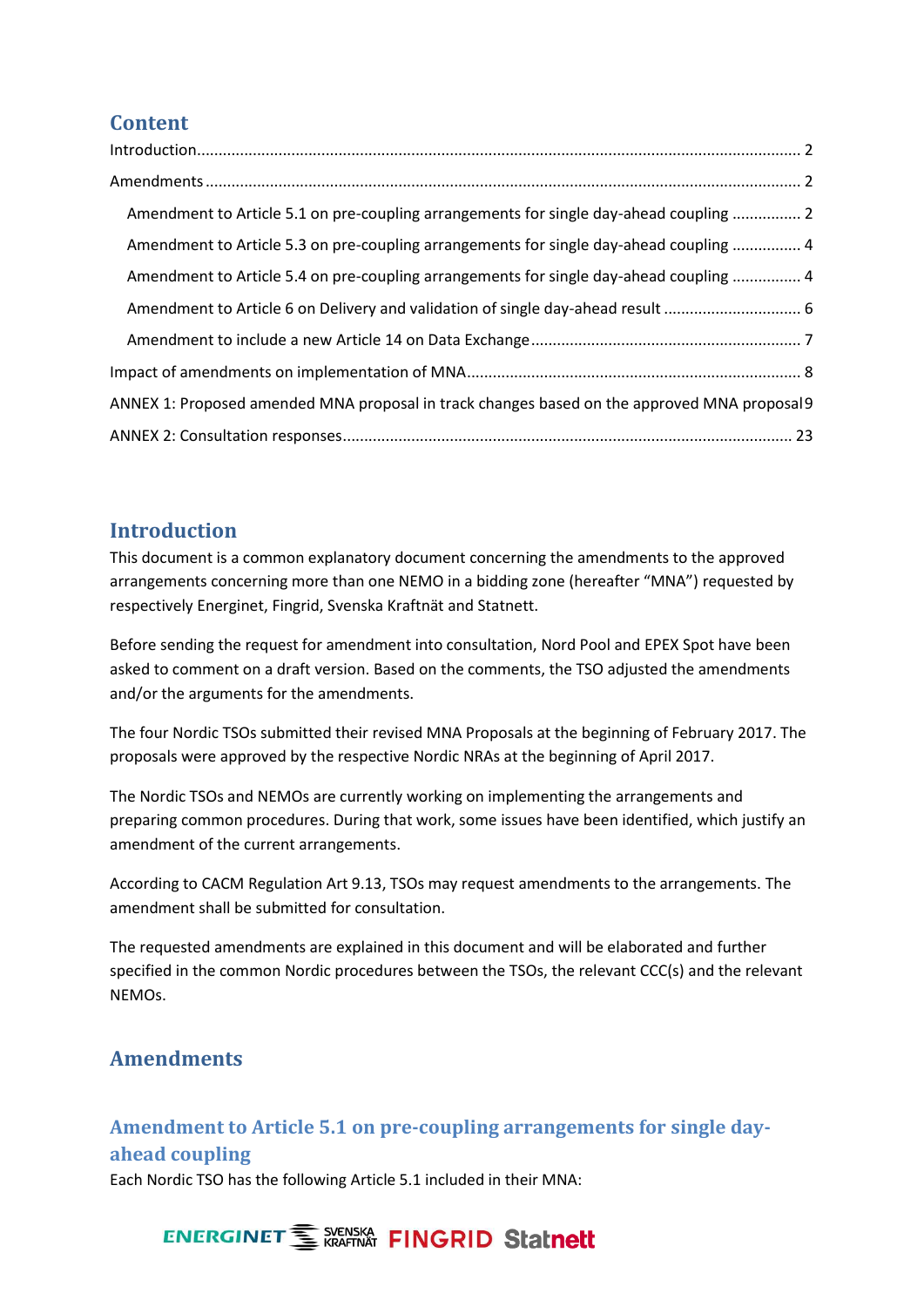### **Current wording of MNA Article 5.1**

*The coordinated capacity calculators established in accordance with Article 27 (2) of the CACM Regulation (hereafter "CCCs") shall be responsible for providing the cross-zonal capacities (hereafter referred to as "CZCs") and allocation constraints (hereafter referred to as "ACs") for the relevant national bidding zone borders (note: depending on which MNA) to the relevant NEMOs in accordance with Article 46(1) of the CACM Regulation to ensure the publication of CZCs and ACs.* 

Today market participants in the Nordic region are used to publication of the CZCs at 10:00 CET at Nord Pool's website. This information is important for the market participants in their planning phase. The Nordic TSOs have chosen not to include a specific time in the legal text. The absence of a specific time is due to robustness of the MNA. In the future e.g. a new capacity calculation methodology will be implemented in the Nordic Region which may cause changes in timings. The Nordic TSOs do not wish to amend the MNA if timings would need to change. Timings will be agreed in the Nordic procedures, and it is the intention of the TSOs to consult market participants if any timing for publication would need to change, which has already been done within the Flow Based project. In addition to this the TSOs will inform the market participants once any final timing changes are agreed.

CACM states that publication to the market has to be no later than 11:00

### **CACM Article 46(1):**

Each coordinated capacity calculator shall ensure that cross-zonal capacity and allocation constraints shall be provided to relevant NEMOs in time to ensure the publication of cross-zonal capacity and allocation constraints to the market no later than 11:00 market time day-ahead.

The Nordic TSOs, therefore, request to amend Article 5.1 to include a more precise statement on the publication.

Since CACM is open to the possibility for an earlier publication, this will be further discussed and agreed in common Nordic procedures between the TSOs and the relevant NEMOs. The goal is to ensure that Nordic market participants as a minimum receive the same information at the same time as today.

#### **Nordic TSOs' request for amendment of the MNA Art 5 (1)**

Based on the above-mentioned arguments the Nordic TSOs request to amend the Danish, Finnish, Norwegian and Swedish MNAs with the following change as shown in red:

*The coordinated capacity calculators established in accordance with Article 27 (2) of the CACM Regulation (hereafter "CCCs") shall be responsible for providing the cross-zonal capacities (hereafter referred to as "CZCs") and allocation constraints (hereafter referred to as "ACs") for the relevant national bidding zone borders (note: depending on which MNA) to the relevant NEMOs in accordance with Article 46(1) of the CACM Regulation to ensure the publication of CZCs and ACs* to the market by the relevant NEMOs.

## **ENERGINET WERKSHIP FINGRID Statnett**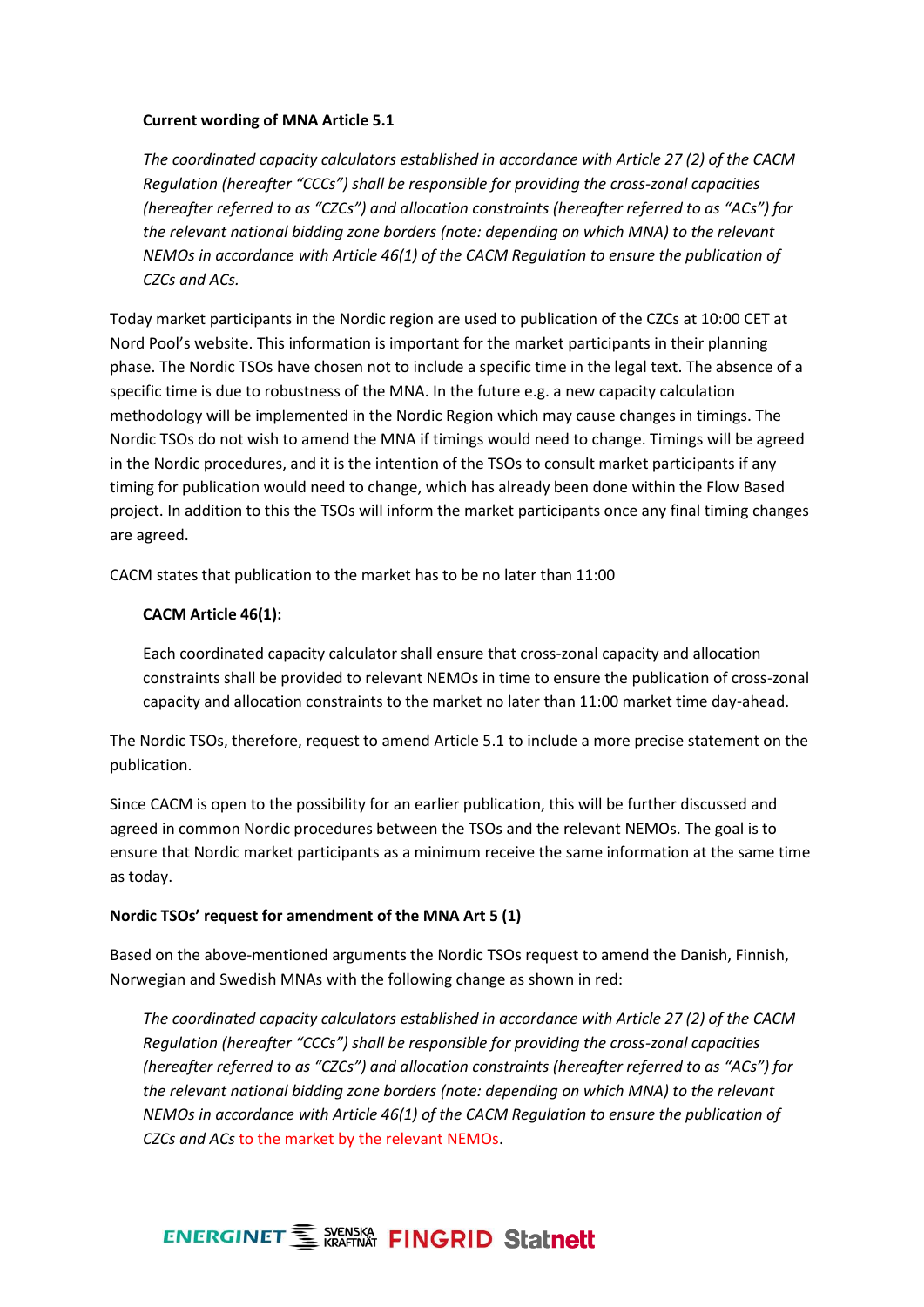### <span id="page-3-0"></span>**Amendment to Article 5.3 on pre-coupling arrangements for single dayahead coupling**

Each Nordic TSO has the following Article 5.3 included in their MNA:

### **Current wording of MNA Article 5.3**

*The relevant NEMOs shall be responsible for the necessary arrangements between them in order to process the information. Format and timing for sending of the CZCs and ACs to the MCO functions shall follow the corresponding single day-ahead coupling and/or NEMO procedures.*

Since the Nordic TSOs request amending the MNA with a new article 14 on data exchange, it is relevant to move part of the current article 5.3 to the new article 14, thereby compiling all requirements on data exchange in one single article.

Nordic NRAs suggest in their shadow opinion that Nordic TSOs clarify what kind of information the article is referring to in order to avoid any doubt.

### **Nordic TSOs' request for amendment of the MNA Art 5 (3)**

Based on the above-mentioned arguments and comments the Nordic TSOs request to amend the Danish, Finnish, Norwegian and Swedish MNAs with the following change as shown in red:

*The relevant NEMOs shall be responsible for the necessary arrangements between them in order to process the information* provided to them in accordance with Article 5 (2). Format and timing for sending of the CZCs and ACs to the MCO functions shall follow the corresponding single dayahead coupling and/or NEMO procedures.

## <span id="page-3-1"></span>**Amendment to Article 5.4 on pre-coupling arrangements for single dayahead coupling**

During the development of detailed pre-coupling processes and procedures, the dedicated Nordic TSO-NEMO procedures task force has come across a liability issue with the CCC verification of input data for the Market Coupling calculation executed by the MCO PMB as it is currently stated in the MNAs in Article 5(4).

When analyzing this issue, the task force has come to the conclusion that the current MNA Art 5(4) is requesting for more than specified in CACM, specifically Art 7(2.b) and also Art 46(1).

### **Relevant MNA and CACM articles**

### **Current wording in Art 5(4) in the Nordic MNAs**

*Art 5(4) in the MNAs says that "The CCC shall validate that the correct CZCs and ACs are used as*  input for the calculations by the MCO functions. The MCO functions shall provide relevant *information back to CCC to ensure that CCC can make this validation."*

### **CACM Art 7(2.b)**

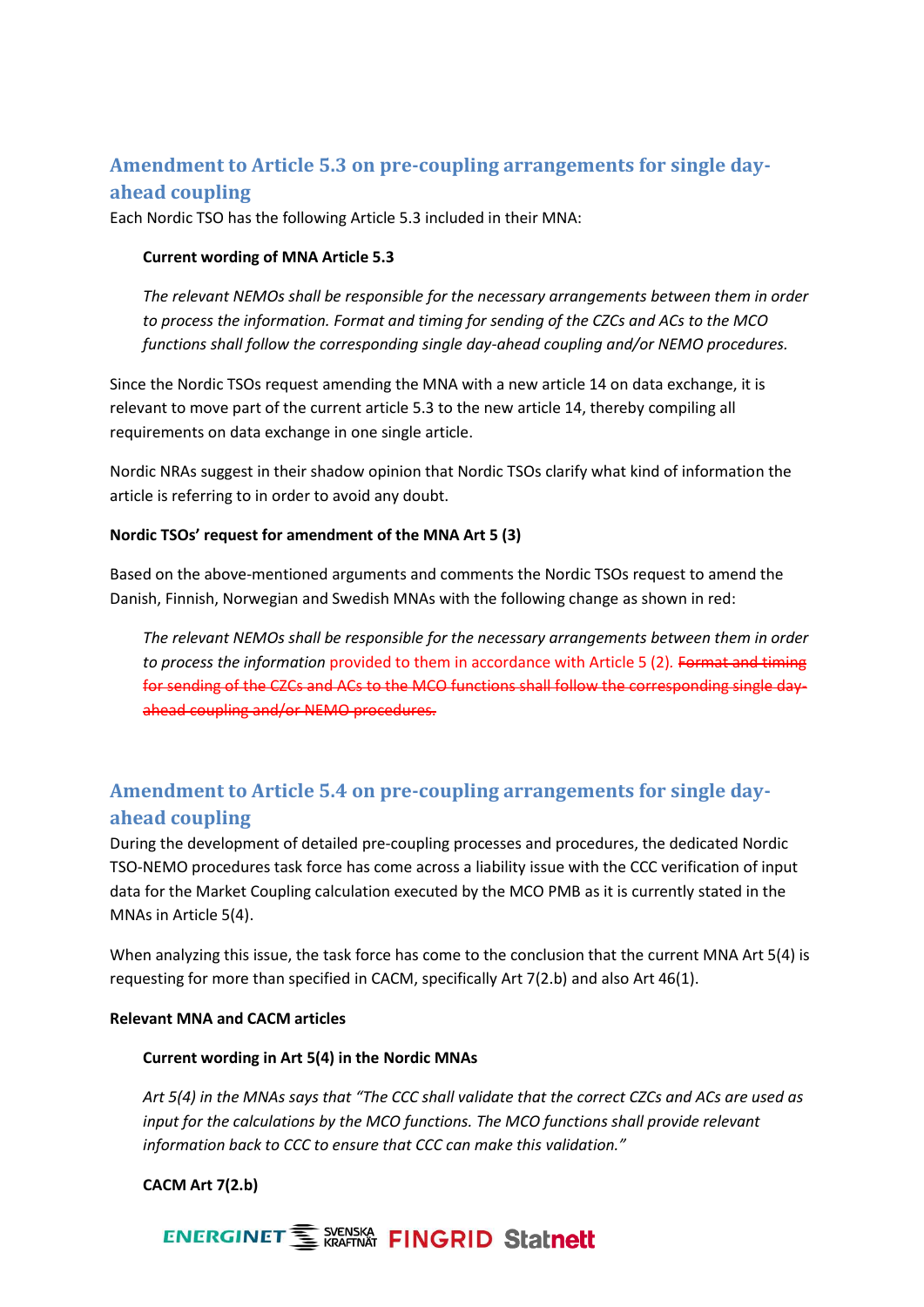According to CACM Art 7(2.b), NEMOs shall carry out MCO functions including "processing input data on cross-zonal capacity and allocation constraints provided by coordinated capacity calculators in accordance with Articles 46 and 58".

### **CACM Art 46(1)**

According to CACM Art 46(1) "Each coordinated capacity calculator shall ensure that cross-zonal capacity and allocation constraints shall be provided to relevant NEMOs in time to ensure the publication of cross-zonal capacity and of allocation constraints to the market no later than 11.00 market time day-ahead."

### **Nordic TSOs view on the issue with current wording in MNAs**

The Nordic TSOs see an issue with the current wording in the MNAs in relation to Art 7(2.b) and Art 46(1) in CACM in terms of mixing up responsibilities. The CACM regulation puts no responsibility on the CCC to validate that the correct CZCs and ACs are used as input in MCO function calculations, only that correct data is provided to the NEMOs. Instead, CACM Art 7(2.b) puts the responsibility of processing CCC input, including carrying out the MCO functions, on the NEMOs.

The Nordic TSOs are of the opinion that responsibilities for NEMOs and TSOs respectively would be clearer if the CCC responsibility would be restricted to sending validated information to NEMOs and not validating the data used in the MCO function. This would also ensure that the liabilities for any imbalances caused by MCO using erroneous input lays strictly with the NEMOs providing the CZCs and ACs to the MCO.

### **Technical and timing issues**

If the CCC were to validate the CZCs and ACs actually used by the MCO function calculations, it would also impose technical and timing issues. Currently, the MCO function has no means to communicate the input data used in the calculation to the CCC. Therefore, this communication would need to go via the NEMOs. NEMOs would need to reformat data received from the CCC into a format used by the MCO function, then copy that data and format it back to CCC-format and finally distribute it to the CCC for validation. For NEMOs to perform this operation in the limited time available, would be challenging in reference with the deadline stipulated in CACM Art 46(1), especially when considering the time needed for the CCC to validate the data received back from the MCO and also to correct any errors found in the validation.

### **Comparison to other MNAs**

Further, Nordic TSOs have analyzed the MNAs applicable for the Dutch bidding zone, the German bidding zones, the French bidding zone and the Belgian bidding zone. None of these arrangements explicitly include a requirement for the CCC to validate the CZCs and ACs processed by NEMOs and sent to the MCO function. By enforcing a validation requirement on the CCC (in this case the Nordic RSC) more responsibility is required of the CCC in CCR Nordic than CCCs in other regions. The Nordic CCC would then be liable not only for imbalances caused by erroneous CZCs and ACs sent to the NEMOs (like other CCCs) but also for failing to discover any errors by the NEMOs when forwarding the data to the MCO function.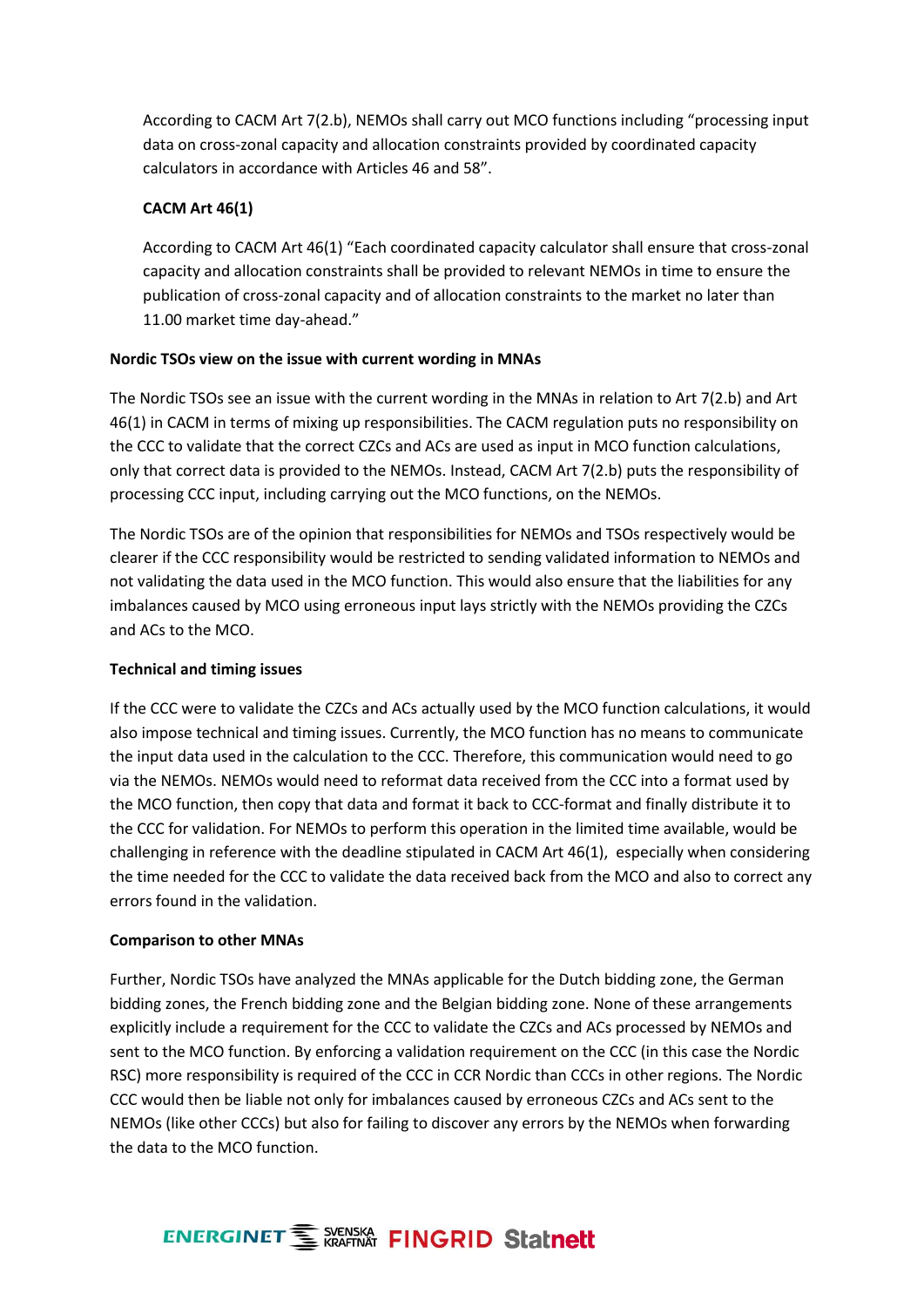### **Verification of Market Coupling Results is still ensured**

Following the market coupling, the NEMOs will still provide the market coupling results to the TSOs and the CCC, in accordance with requirements in both CACM Art 48 and in accordance with the MNAs Article 6.

The Nordic TSOs have agreed to delegate the verification task to the Nordic CCC for the Nordic internal borders. The CCC will, therefore, verify that the results are within the correct (validated) CZCs and ACs provided to the NEMOs. Omitting the initial validation (MNA Art 5(4)) by the CCC of the CZCs and ACs sent by NEMOs to the MCO function does not impact the CCC's responsibility to carry out this verification of the market coupling results in any way.

According to the MNAs Art 6, the verification is to confirm that "…results have been calculated within the validated CZCs and ACs…". "Validated" shall in this case be understood as CZCs and ACs having been validated by the TSOs before the relevant CCC is providing them to the NEMOs (e.g. ensuring that data is not missing for any of the Nordic Interconnectors). This would be in line with the intention of CACM Art 30 as validation of data sent by NEMOs to the MCO function has never been the intention of the CACM Regulation.

### **Nordic TSOs' request for amendment of the MNA Art 5(4)**

Based on the above-mentioned arguments the Nordic TSOs request to amend the Danish, Finnish, Norwegian and Swedish MNAs by deleting Art 5(4). This deletion does not impact other articles (e.g. Art 6) of the MNA as argued above.

## <span id="page-5-0"></span>**Amendment to Article 6 on Delivery and validation of single day-ahead result**

Following the calculations done in the Single day-ahead coupling, the results shall be delivered to TSOs, CCC(s) and NEMOs for verification. This is described in the MNAs Art 6:

### **Current wording of MNA Art 6**

*Each NEMO offering services in the relevant national bidding zones (note: depending on which MNA) shall deliver the single day-ahead coupling results to the relevant TSO (note: depending on which MNA) and the relevant CCC(s). The relevant TSO (note: depending on which MNA) is responsible for verifying that the results have been calculated within the validated CZCs and ACs. Each NEMO in the relevant national bidding zones (note: depending on which MNA) shall verify that the results have been calculated based on the orders of the concerned NEMO.*

In the MNA amendment sent for consultation the Nordic TSOs intended to introduce a rotational setup of sending results to the TSOs. However, in the consultation Nord Pool replied the following:

"With reference to the TSO proposal to amend the current Article 6 to require NEMOs to provide the results on a rotational basis, Nord Pool is of the view that such set up is unnecessary, and should not be specifically included in the amended MNA, in order to allow the development and implementation of other, more robust solutions."

The TSOs have considered the response and entered into a dialogue with the NEMOs on how to create a setup that can comply with the needs of both TSOs and NEMOs. TSOs have difficulty

# **ENERGINET WEARY FINGRID Statnett**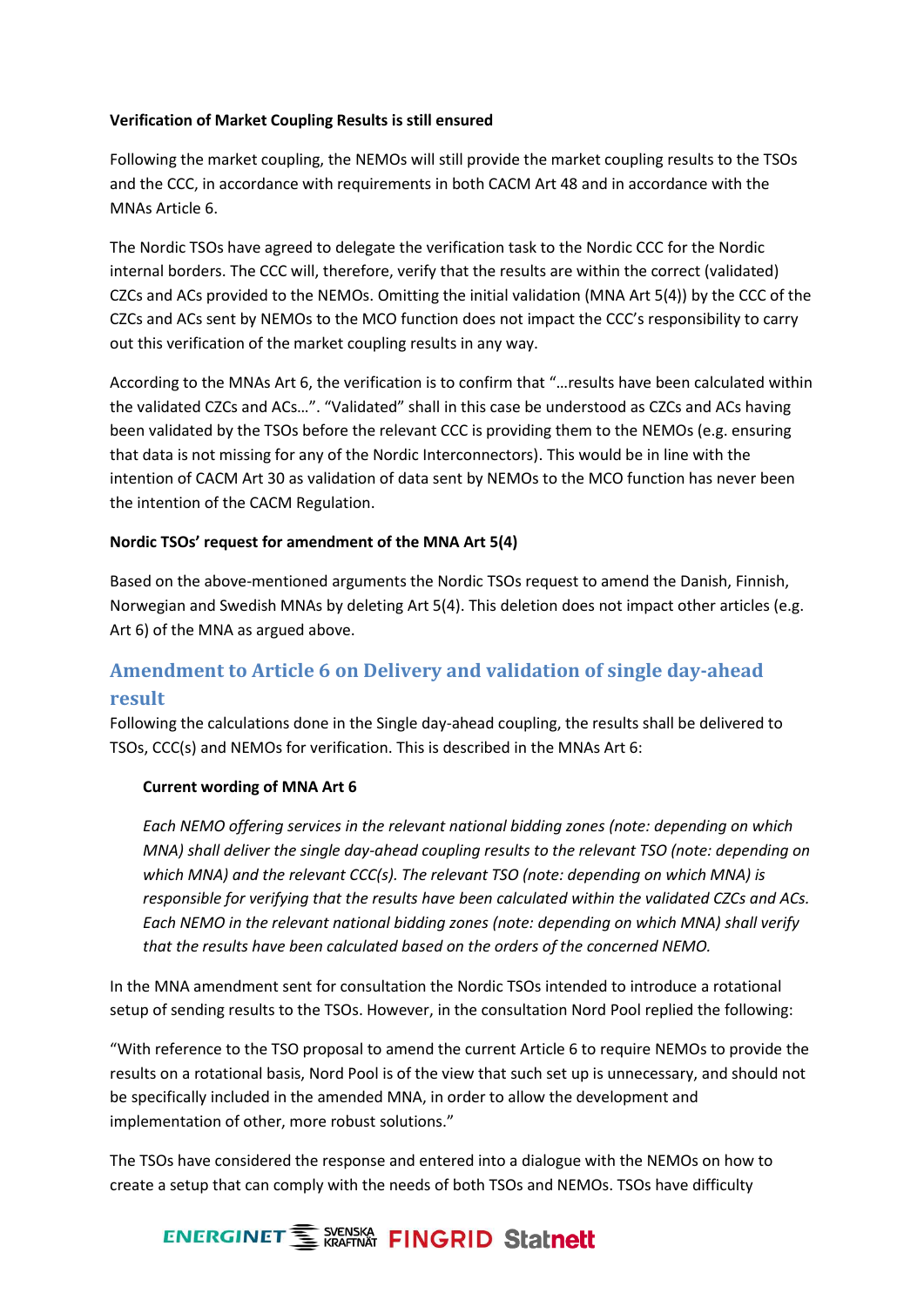accepting a dual sending setup in the short term, as this has to be implemented in the planning systems, and if done without care could jeopardise operational security. TSOs therefore suggested a rotational setup in order to be able to implement the MNA within reasonable time. However after discussion with the NEMOs the plan for implementing the MNA will be a two-step approach. In the first step of the implementation there will only be one NEMO sending the results to the TSOs. This will allow the MNA to be implemented much faster than if the solution had to accommodate dual sending from go live. In the second step TSOs will allow dual sending of the results. The timeline of the second step depends on the IT development at the TSOs, and will only be implemented when such can be done without jeopardising operational security. NEMOs and TSOs will agree on an acceptable timeline for step two.

With this in mind, and with the trust that NEMOs accept step one for an interim period, TSOs do not wish to ask for an amendment of the MNA to ensure rotational sending of results.

### **Nordic TSOs' request for amendment of the MNA Art 6**

Based on the above-mentioned arguments the Nordic TSOs request to amend the Danish, Finnish, Norwegian and Swedish MNAs with the following change as shown in red:

1. *NEMOs offering services in the relevant national bidding zones (note: depending on which MNA) shall deliver the single day-ahead coupling results to the relevant TSO (note: depending on which MNA) and the relevant CCC(s).*

2. *The relevant TSO (note: depending on which MNA) is responsible for verifying that the results have been calculated* in accordance with *the validated CZCs and ACs*. This verification can be delegated to the relevant CCC(s) according to Article 81 of the CACM Regulation.

3. *Each NEMO in the relevant bidding zones (note: depending on which MNA) shall verify that the results have been calculated based on the orders of the concerned NEMO*.

### <span id="page-6-0"></span>**Amendment to include a new Article 14 on Data Exchange**

During the implementation of the MNAs, it is necessary to agree between parties on file formats and communication protocols for data exchange. TSOs are in general obliged to take International or ENTSO-E standards and technical specifications into consideration, e.g. as stated in the utilities Directive 2014/25/EU of the European Parliament and of the Council of 26 February 2014 on procurement by entities operating in the water, energy, transport and postal services sectors and repealing Directive 2004/17/EC. The reasoning behind using the ENTSO-E standard is to ensure harmonization in data standards and thus enable competition and transparency when exchanging data with the TSOs. The Nordic TSOs envision using the CIM format which is an ENTSO-E standard, in order to respect the arguments and regulations above. The Nordic TSOs recognize that other CCRs accept that NEMOs communicate in other data standards; however the Nordic TSOs do not see any arguments for choosing data standards that are not recognized by ENTSO-E, and thus will follow the standards provided by ENTSO-E. The TSOs regard the economic impact of including the article on data exchange as a onetime development cost. Depending on the NEMOs and the TSOs current systems there might be a cost of adapting the systems to the new data formats, however this will

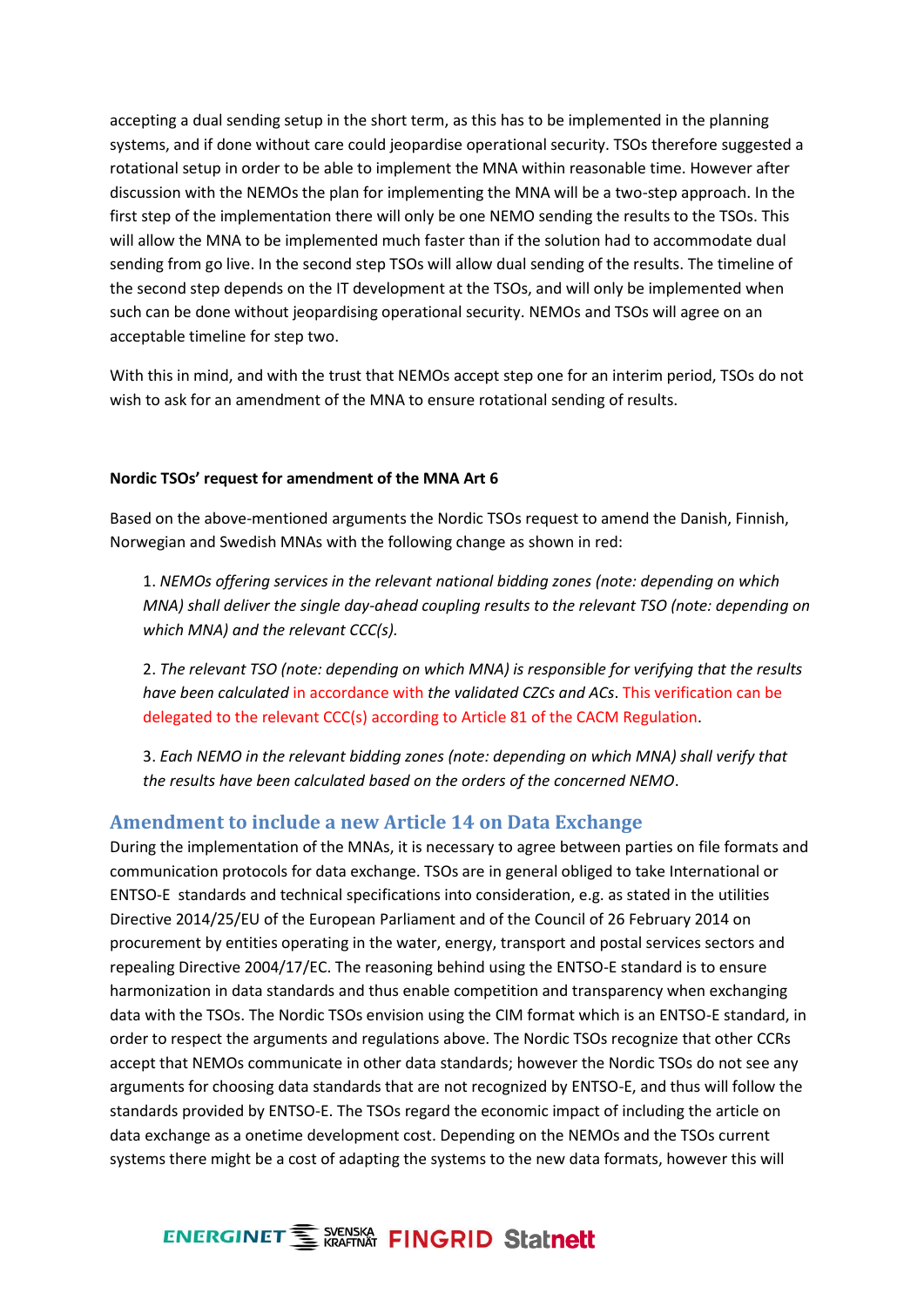ensure that systems in the future is developed based on harmonized European data exchange standards.

#### **Nordic TSOs' request for amendment of the MNA with a new Article**

Based on the above-mentioned arguments the Nordic TSOs request to amend the Danish, Finnish, Norwegian and Swedish MNAs with the following new Article 14 as shown in red:

1. The relevant TSO *(note: depending on which MNA)* shall define the file formats and communication protocols for data exchange between the relevant TSO *(note: depending on which MNA*) (including relevant CCC(s) and relevant settlement entity(ies)) and relevant NEMOs (including relevant CCP(s)) in the relevant national bidding zones *(note: depending on which MNA)*. For this purpose:

a. the technical specifications used in the common single day-ahead and/or single intraday solutions shall be favored to the extent possible; and

b. the file formats and communication protocols based on International or ENTSO-E standards shall be relied on where possible.

2. NEMOs shall define the file formats and communication protocols for data exchange between NEMOs (including relevant CCP(s)) in accordance with corresponding single day-ahead coupling, single intraday coupling and/or NEMO procedures.

### <span id="page-7-0"></span>**Impact of amendments on implementation of MNA**

In order for this request for amendments to the MNA to have the lowest impact on the timeline of the implementation the Nordic TSOs propose to continue the work with implementing the MNA and not stop the work while awaiting the NRAs decision on the request. However, when doing so, the Nordic TSOs would have the working assumption that the request for amendment is approved.

The biggest risk of delay is if the deletion of article 5 (4) or the new article 14 on Data Exchange is not approved, as this might mean that the IT systems adjustments designed for supporting the MNA are either not built or built on the wrong assumptions regarding data formats. This would directly lead to delays of the implementation, test and deployment of the needed changes to the IT systems.

From a strict timeline perspective, the TSOs view the other requested amendments as less challenging. Still, in order to minimize impact to the timeline, TSOs will continue working with designing procedures and routines under the assumption that the requested amendments will be approved by the NRAs.

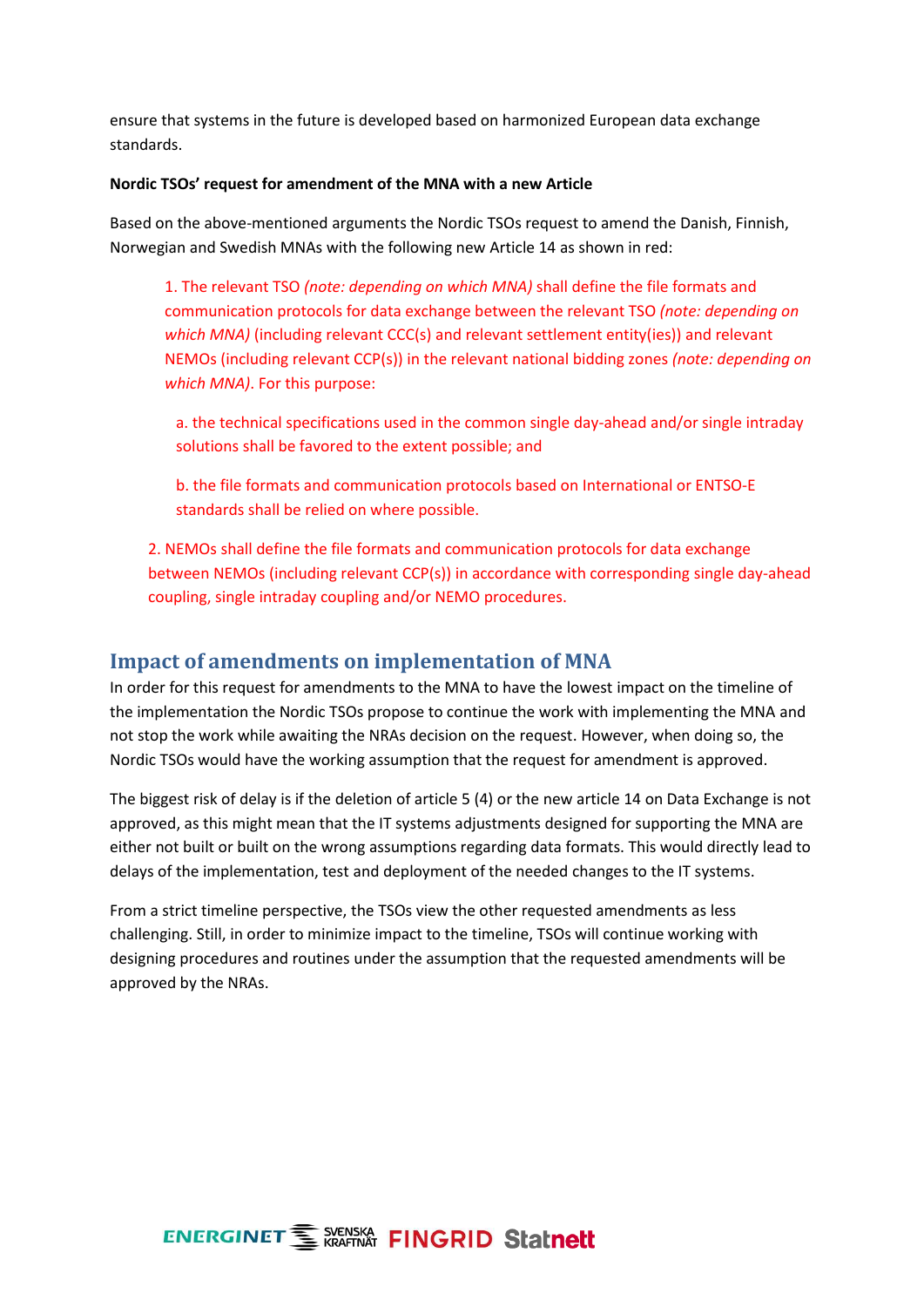## <span id="page-8-0"></span>**ANNEX 1: Proposed amended MNA proposal in track changes based on the approved MNA proposal**

In order to visualize the changes made in the proposed amended MNA arrangements, changes to the approved MNA arrangements have been added/changed in track changes. For reasons of readability, both "Whereas"-parts are provided from the approved and proposed amended MNA arrangements.

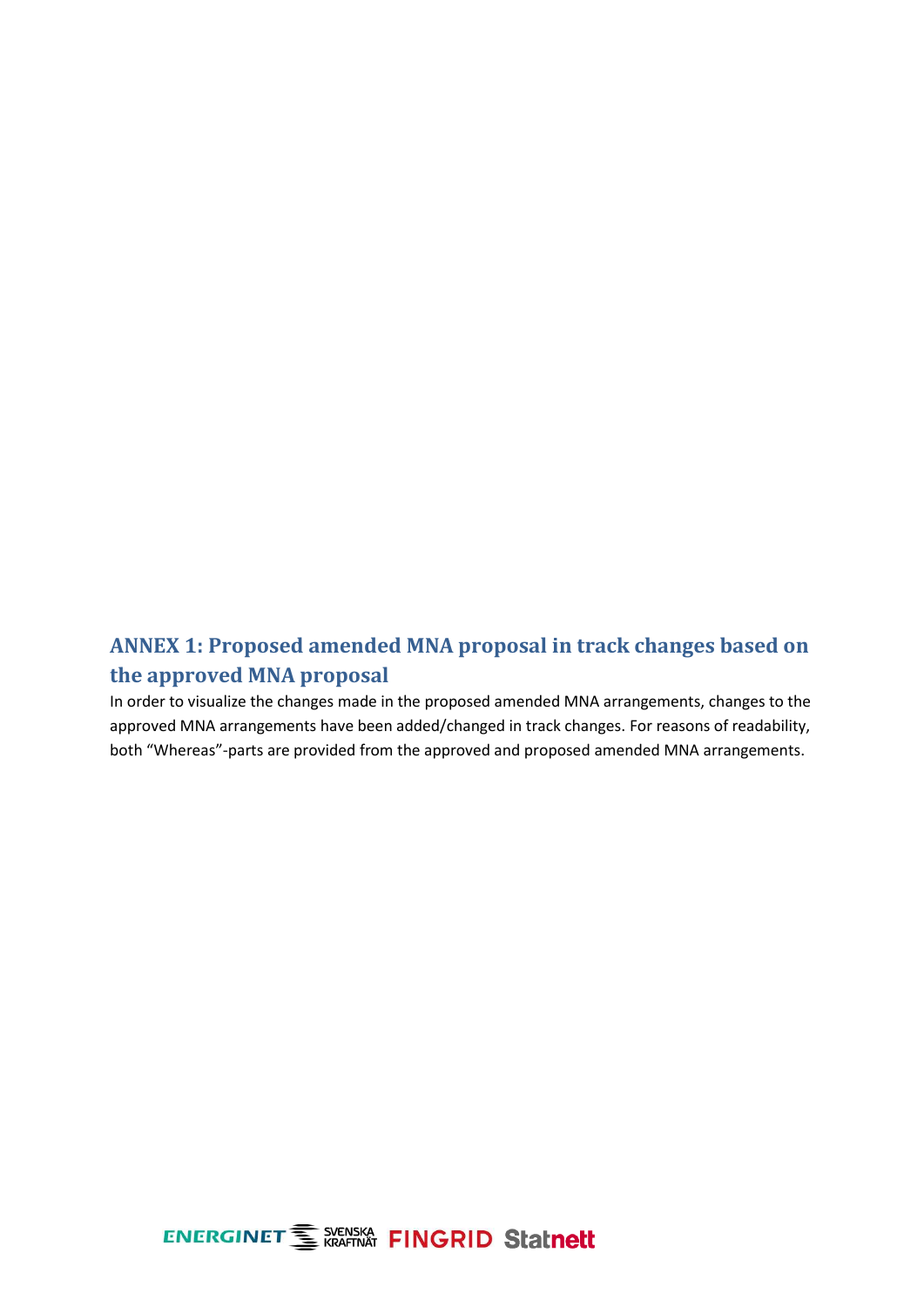**TSO's proposal for Arrangements concerning more than one NEMO in one bidding zone in accordance with Article 45 and 57 of the Commission Regulation (EU) 2015/1222 of 24 July 2015 establishing a Guideline on Capacity Allocation and Congestion Management**

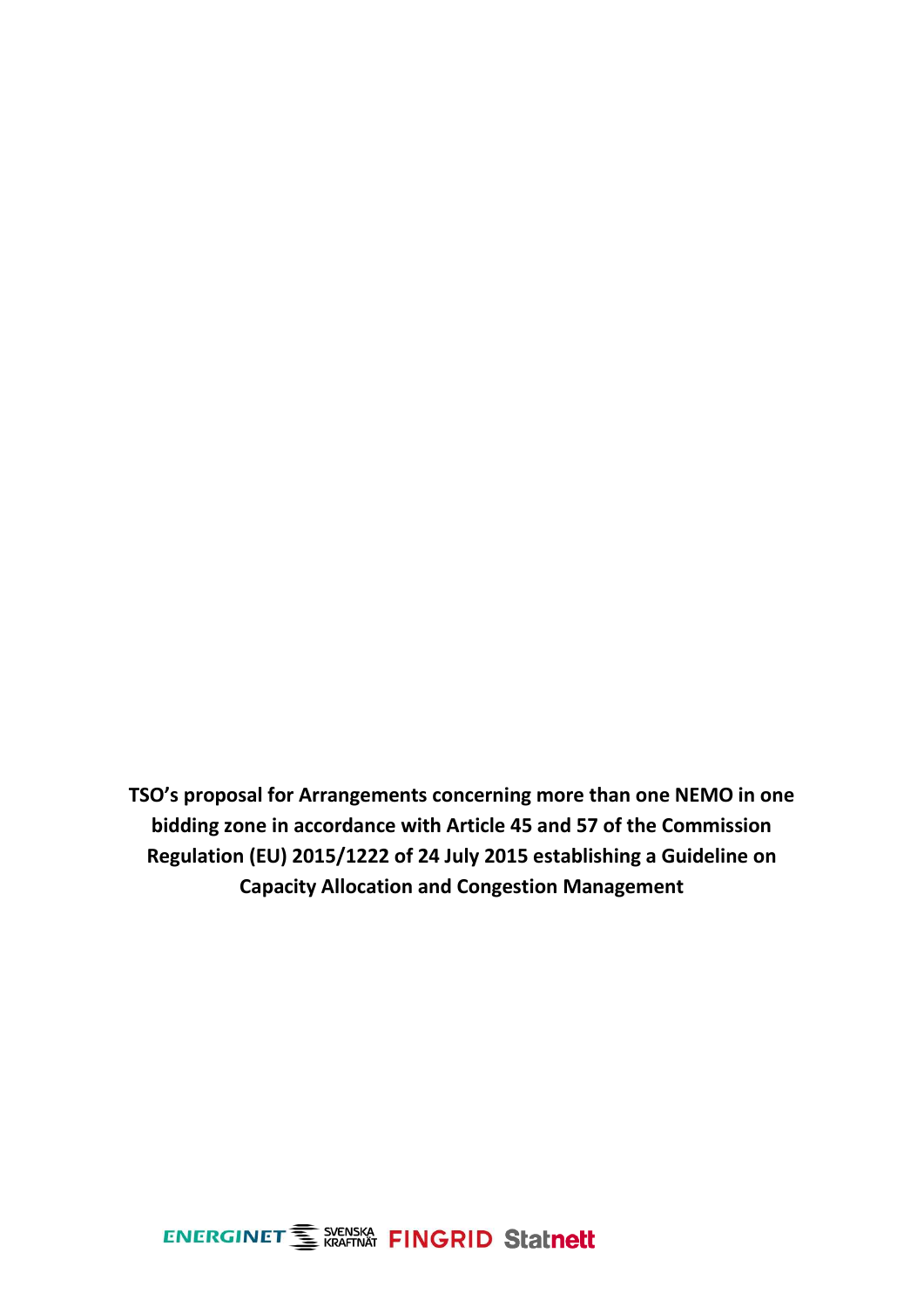#### **Disclaimer:**

For the purpose of the comparison between approved and proposed amended MNA arrangements during the consultation this document has been developed. In this document **TSO** is substituted by Energinet, Fingrid, Statnett or Svenska kraftnät respectively, **relevant bidding zone** is substituted with Danish, Finnish, Norwegian or Swedish bidding zone and **relevant regulatory authority** is substituted with Danish, Finnish, Norwegian or Swedish regulatory authority, **country** is substituted with Denmark, Finland, Norway or Sweden, and **approval date** is substituted with the date of NRA approval of the original MNA Proposal.

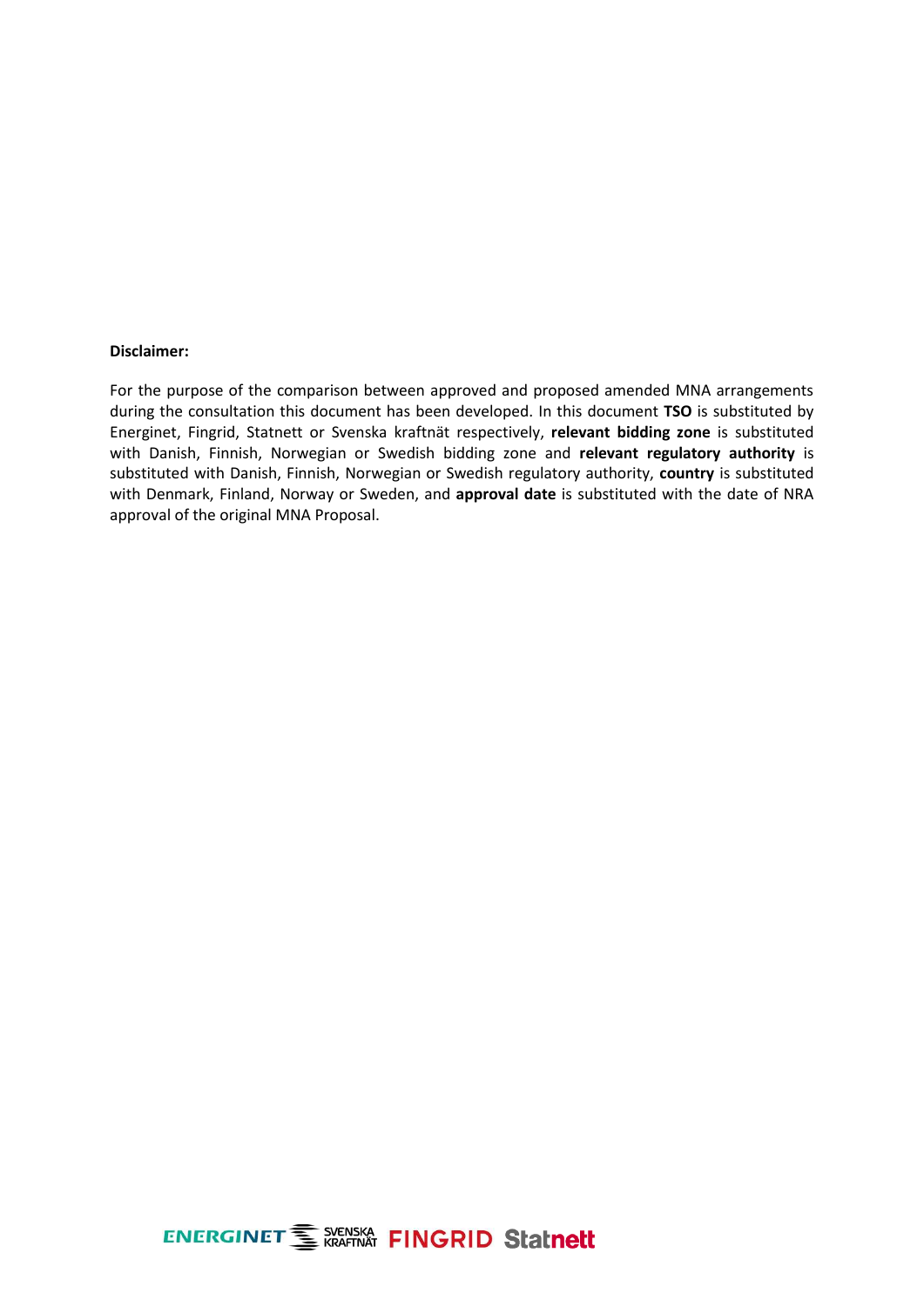### **TSO**, taking into account the following:

### Whereas

(1) This is a proposal developed by **TSO** (hereafter referred to as "**TSO**") regarding the multiple NEMOs arrangements (hereafter referred to as "MNA") in the **relevant bidding zone**. This document takes into account and aligns the work done in co-operation with other Nordic TSOs for MNA.

(2) This proposal (hereafter referred to as the "MNA Proposal") takes into account the general principles and goals set in Commission Regulation (EU) 2015/1222 establishing a guideline on capacity allocation and congestion management (hereafter referred to as the "CACM Regulation") as well as Regulation (EC) No 714/2009 of the European Parliament and of the Council of 13 July 2009 on conditions for access to the network for cross-border exchanges in electricity (hereafter referred to as "Regulation (EC) No 714/2009"). The goal of the CACM Regulation is the coordination and harmonisation of capacity calculation and allocation in the day-ahead and intraday cross-border markets. To facilitate these aims, it is necessary to develop arrangements for proving nondiscriminatory access to cross-zonal capacity in cases of more than one NEMO in one bidding zone.

(3) Article 45 and 57 of the CACM Regulation constitute the legal basis for the MNA Proposal and define specific requirements that the MNA Proposal should take into account. Article 45 that relates to the day-ahead capacity allocation has the following content:

"1.TSOs in bidding zones where more than one NEMO is designated and/or offers trading services, or where interconnectors which are not operated by TSOs certified according to Article 3 of Regulation (EC) No 714/2009 exist, shall develop a proposal for cross-zonal capacity allocation and other necessary arrangements for such bidding zones in cooperation with concerned TSOs, NEMOs and operators of interconnectors who are not certified as TSOs to ensure that the relevant NEMOs and interconnectors provide the necessary data and financial coverage for such arrangements. These arrangements must allow additional TSOs and NEMOs to join these arrangements."

2.The proposal shall be submitted to the relevant national regulatory authorities for approval within 4 months after more than one NEMO has been designated and/or allowed to offer trading services in a bidding zone or if a new interconnector is not operated by a certified TSO. For existing interconnectors which are not operated by certified TSOs the proposal shall be submitted within four months after entry into force of this Regulation."

Article 57 of the CACM Regulation has identical content but relates to the intraday capacity allocation.

The content of the MNA Proposal has been developed in cooperation with Nordic TSOs. Nordic TSOs have been in dialogue with relevant NEMOs during the development of the proposal.

(4) Article 2 (26) and 2 (27) of the CACM Regulation define the single day-ahead and intraday coupling:

"'single day-ahead coupling' means the auctioning process where collected orders are matched and cross-zonal capacity is allocated simultaneously for different bidding zones in the day-ahead market;"

# **ENERGINET SUENSIKA FINGRID Statnett**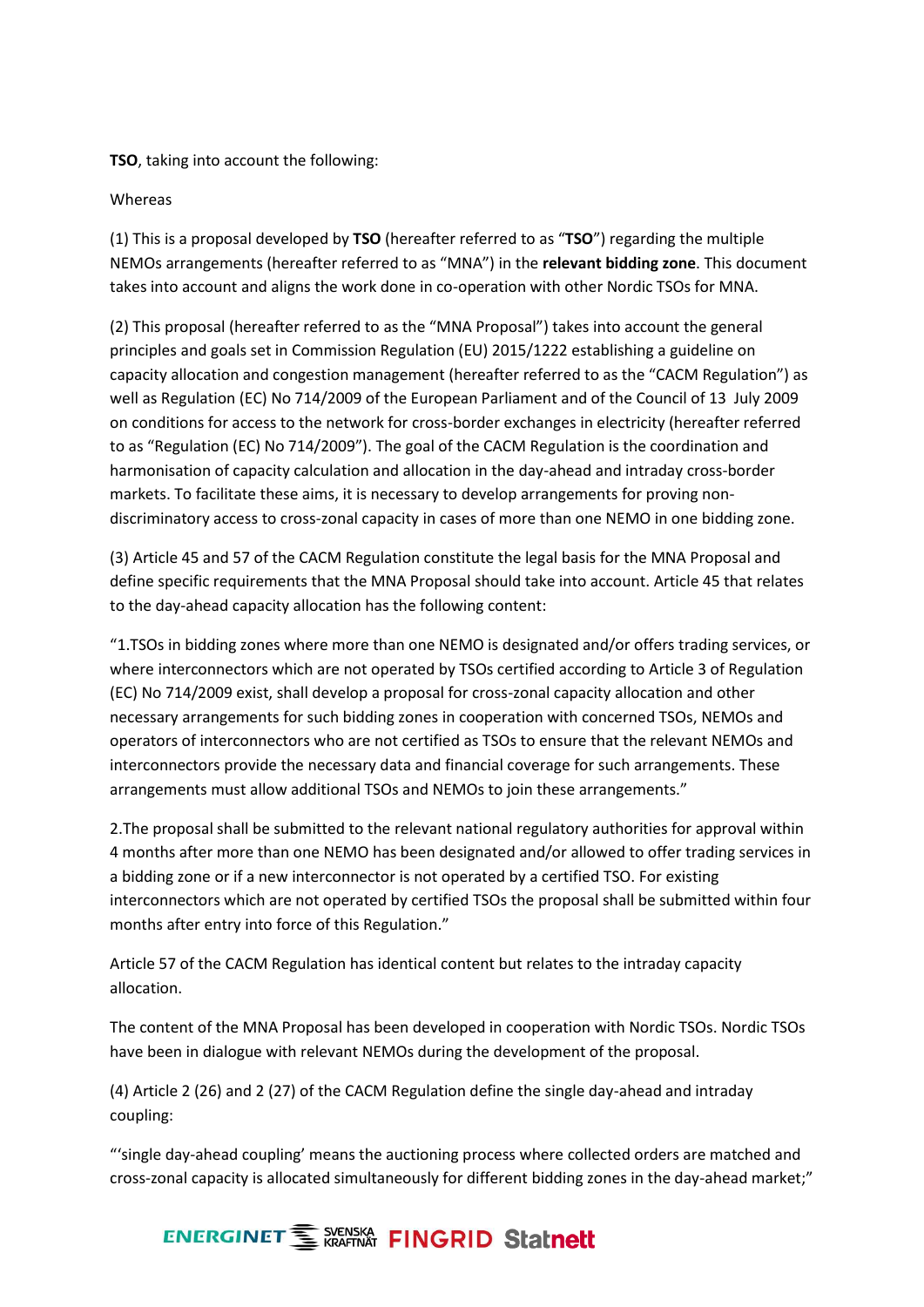"'single intraday coupling' means the continuous process where collected orders are matched and cross-zonal capacity is allocated simultaneously for different bidding zones in the intraday market."

(5) Article 4 (5) of the CACM Regulation states that:

"A NEMO designated in one Member State shall have the right to offer day-ahead and intraday trading services with delivery in another Member State. The trading rules in the latter Member State shall apply without the need for designation as a NEMO in that Member State."

(6) In regards to regulatory approval, Article 9 (8) of the CACM Regulation states:

"The following terms and conditions or methodologies shall be subject to individual approval by each regulatory authority or other competent authority of the Member State concerned:[…]

(d) where applicable, the proposal for cross-zonal capacity allocation and other arrangements in accordance with Articles 45 and 57."

(7) Article 9 (9) of the CACM Regulation requires that the expected impact of the MNA Proposal on the objectives of the CACM Regulation is described. The impact is presented below (points (8) to (14) of this Whereas Section).

(8) The MNA Proposal contributes to and does not in any way hamper the achievement of the objectives of Article 3 of the CACM Regulation. In particular, the proposal serves the objectives providing non-discriminatory access to cross-zonal capacity (Article 3(j) of the CACM Regulation), creating a level playing field for NEMOs (Article 3(i) of the CACM Regulation) and respecting the need for a fair and orderly market and fair and orderly price formation (Article 3(h) of the CACM Regulation).

(9) For the single day-ahead coupling, the objectives are met by creating a hub for each NEMO within a bidding zone. Between hubs within a bidding zone exists unlimited transmission capacity. This approach ensures that within a bidding zone there is no limitation to access transmission capacity and that each NEMO has equal access to cross-zonal capacity as orders from all market participants in spite of which NEMO they use shall be treated equally as regards to access to cross-zonal capacity. Furthermore, this approach respects the need for a fair and orderly market and orderly price formation taking into account all orders of each NEMO equally when allocating cross-zonal capacity across bidding zones within day-ahead market coupling. In general, the proposed approach together with post-coupling arrangements creates a level playing field for NEMOs within a bidding zone as related to access to cross-zonal capacity. This is ensured also during the pre-coupling phase for dayahead coupling, where the coordinated capacity calculator will make cross-zonal capacity available to all NEMOs for publication to the market and to carry out MCO functions in accordance with Article 7(3) of the CACM Regulation.

(10) For the intraday timeframe, the objectives are met with single intraday coupling as there is no need for specific arrangements for pre-coupling or matching phase in case of several NEMOs within a bidding zone. The shared order book will accommodate all orders from all bidding zones and all

# **ENERGINET WEARY FINGRID Statnett**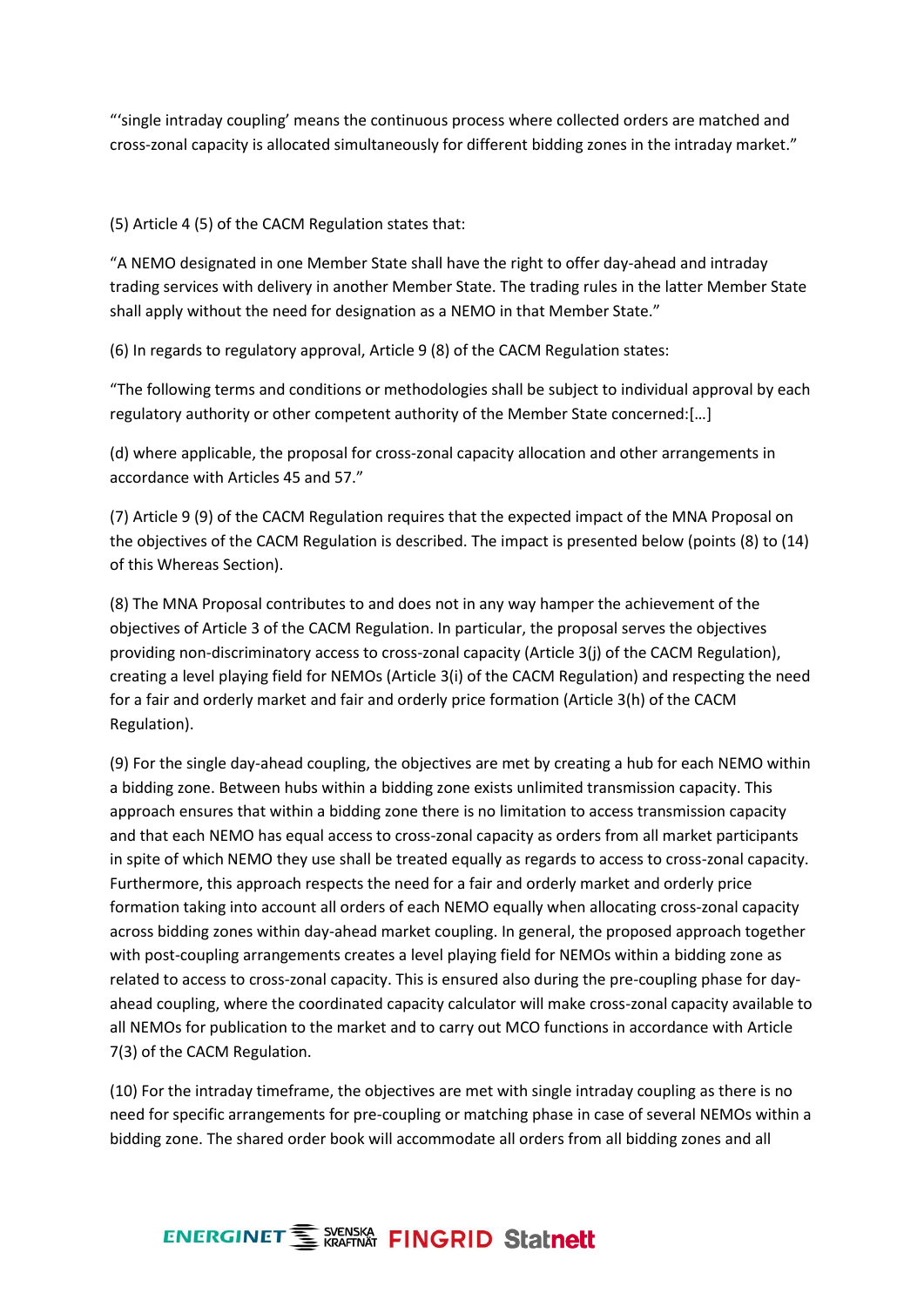NEMOs and the capacity management module shall ensure that cross-border capacity is allocated accordingly to each order coming from the shared order book.

(11) Regarding the objective of ensuring fair and non-discriminatory treatment of TSOs and NEMOs (Article 3(e) of the CACM Regulation), the financial and settlement arrangements proposed by this MNA Proposal ensure that TSOs and NEMOs are treated in a fair and non-discriminatory way.

(12) The arrangements proposed in this MNA Proposal serve the objective of optimising the allocation of cross-zonal capacity in accordance with Article 3(d) of the CACM Regulation as the arrangements lay down a common approach across the Nordic countries for several NEMOs. By this coordination, Nordic TSOs ensure compatible arrangements and their application across the Nordic region. Like the single day-ahead and intraday coupling solutions, these complementary arrangements ensure optimal use of the transmission infrastructure (Article 3(b) of the CACM Regulation).

(13) Regarding the objective of transparency and reliability of information (Article 3(f) of the CACM Regulation), the arrangements proposed in this MNA Proposal shall be the basis for market coupling in the most transparent way. With regard to the arrangements, reliability and transparency is ensured as data is provided allowing for all NEMOs to access this data and by following the verification process to ensure that correct data is used.

(14) In conclusion, the MNA Proposal contributes to the general objectives of the CACM Regulation to the benefit of all market participants and electricity end consumers.

- (1) This document is a proposal for amendment (hereafter referred to as the "Proposal for Amendment") developed by **TSO** to the Arrangement concerning more than one NEMO in a bidding zone (hereafter referred to as "MNA") as defined in accordance with Articles 45 and 57 of the Commission Regulation (EU) 2015/1222 of 24 July 2015 establishing a Guideline on Capacity Allocation and Congestion Management (hereafter referred to as the "CACM Regulation") . This document takes into account and aligns the work done in co-operation with the other Nordic TSOs for MNA (hereafter referred to as "Nordic TSOs").
- (2) **The relevant regulatory authority** has approved the MNA Proposal on **approval date**.
- (3) In accordance with Article 9(13) of the CACM regulation, **TSO** hereby issues a Proposal for Amendment to the Arrangement concerning more than one NEMO in one bidding zone as defined in accordance with Articles 45 and 57 of the CACM Regulation.
- (4) This Proposal for Amendment takes into account the general principles and goals set in the CACM Regulation as well as Regulation (EC) No 714/2009 of the European Parliament and of the Council of 13 July 2009 on conditions for access to the network for cross-border exchanges in electricity (hereafter referred to as "Regulation (EC) No 714/2009"). The goal of the CACM Regulation is the coordination and harmonization of capacity calculation and allocation in the day-ahead and intraday cross-border markets. To facilitate these aims, it is necessary to develop arrangements for proving non-discriminatory access to cross-zonal capacity in cases of more than one NEMO in one bidding zone.

# **ENERGINET WERKS FINGRID Statnett**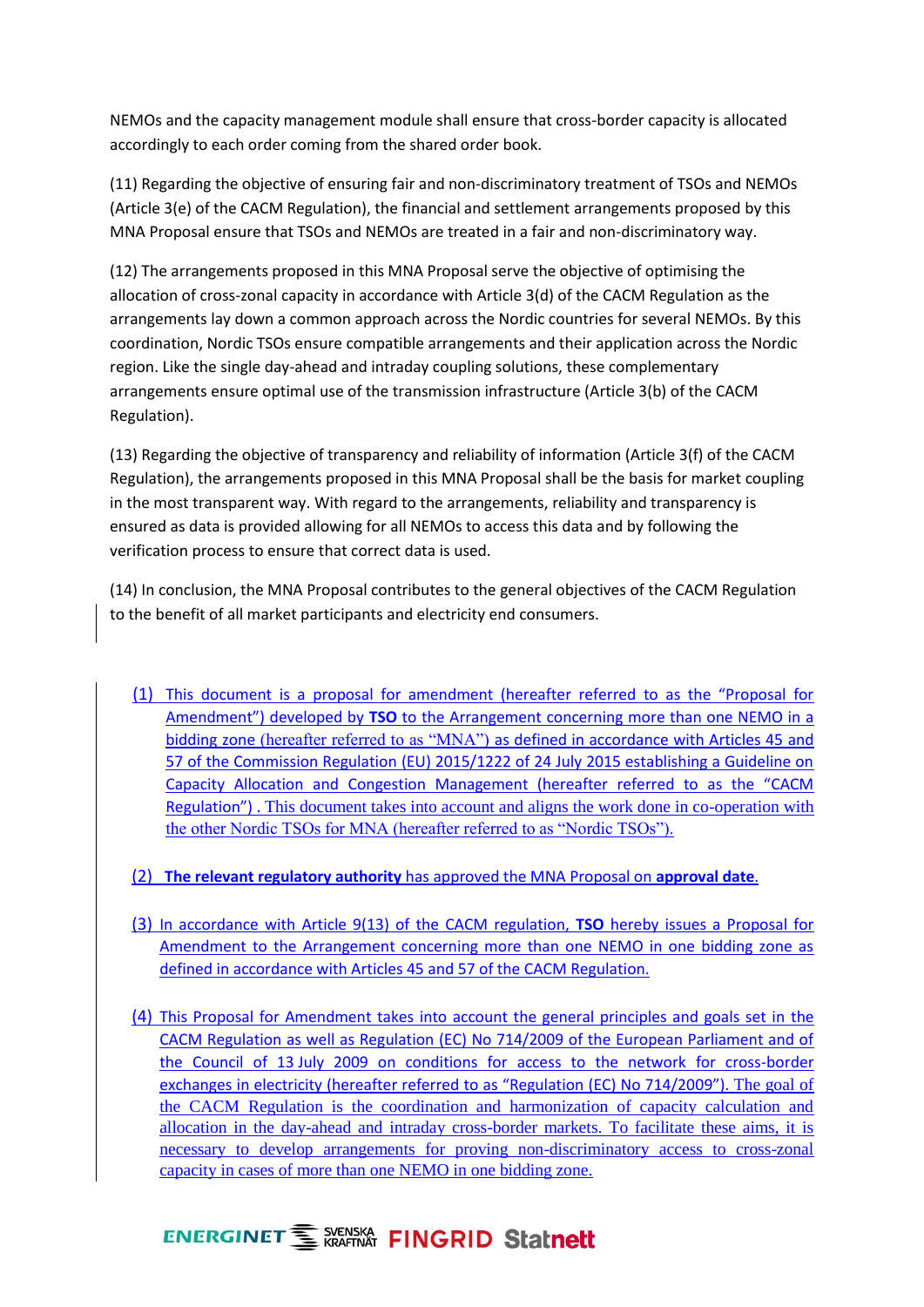- (5) According to Article 9 (9) of the CACM Regulation, the expected impact of the proposal on the objectives of the CACM Regulation has to be described. The impact is presented below (points (6) to (8) of this Whereas section).
- (6) This Proposal for Amendment contributes to, and does not hamper in any way, the achievement of the objectives of the CACM Regulation. In particular, the proposal serves the objectives of ensuring fair and non-discriminatory treatment of TSOs, NEMOs, the Agency, regulatory authorities and market participants (Article 3(e)), providing non-discriminatory access to cross-zonal capacity (Article  $3(i)$  of the CACM Regulation), creating a level playing field for NEMOs (Article 3(i) of the CACM Regulation) and respecting the need for a fair and orderly market and fair and orderly price formation (Article 3(h) of the CACM Regulation).
- (7) Deleting the requirement on CCCs to validate that correct CZCs and ACs are used as input for the calculations by the MCO function meets the objective of ensuring fair and nondiscriminatory treatment. By ensuring that responsibilities of the CCCs and the NEMOs are clear and in line with CACM Regulation Article 7(2)(b) and Article 46(1), the relevant CCC(s) for the **relevant bidding zone** borders are not required to perform a task not required by CCCs in general and thereby not treated unfairly.
- (8) Requiring **TSO** to define file formats and communication protocol between TSOs and NEMOs for data exchange based on international or ENTSO-E standards ensures fair and nondiscriminatory treatment of TSOs and NEMOs. TSOs are not required to change already implemented formats and protocols or to accept non-international or non-ENTSO-E standards to allow for multiple NEMO arrangements. In addition, NEMOs are not facing nondiscriminatory treatment since they are treated equally. A level playing field for NEMOs is ensured as they will be following equal data exchange requirements. Besides, NEMOs shall define the file formats and communication protocols for data exchange between NEMOs in accordance with corresponding single day-ahead coupling, single intraday coupling and/or NEMO procedures.

SUBMITS THE FOLLOWING MNA PROPOSAL TO **RELEVANT REGULATORY AUTHORITY** AS THE NATIONAL REGULATORY AUTHORITY IN **COUNTRY**:

Article 1

Subject matter and scope

Arrangements described in this MNA Proposal concerning more than one NEMO in one bidding zone are in accordance with articles 45 and 57 of the CACM Regulation.

Article 2

Definitions and interpretation

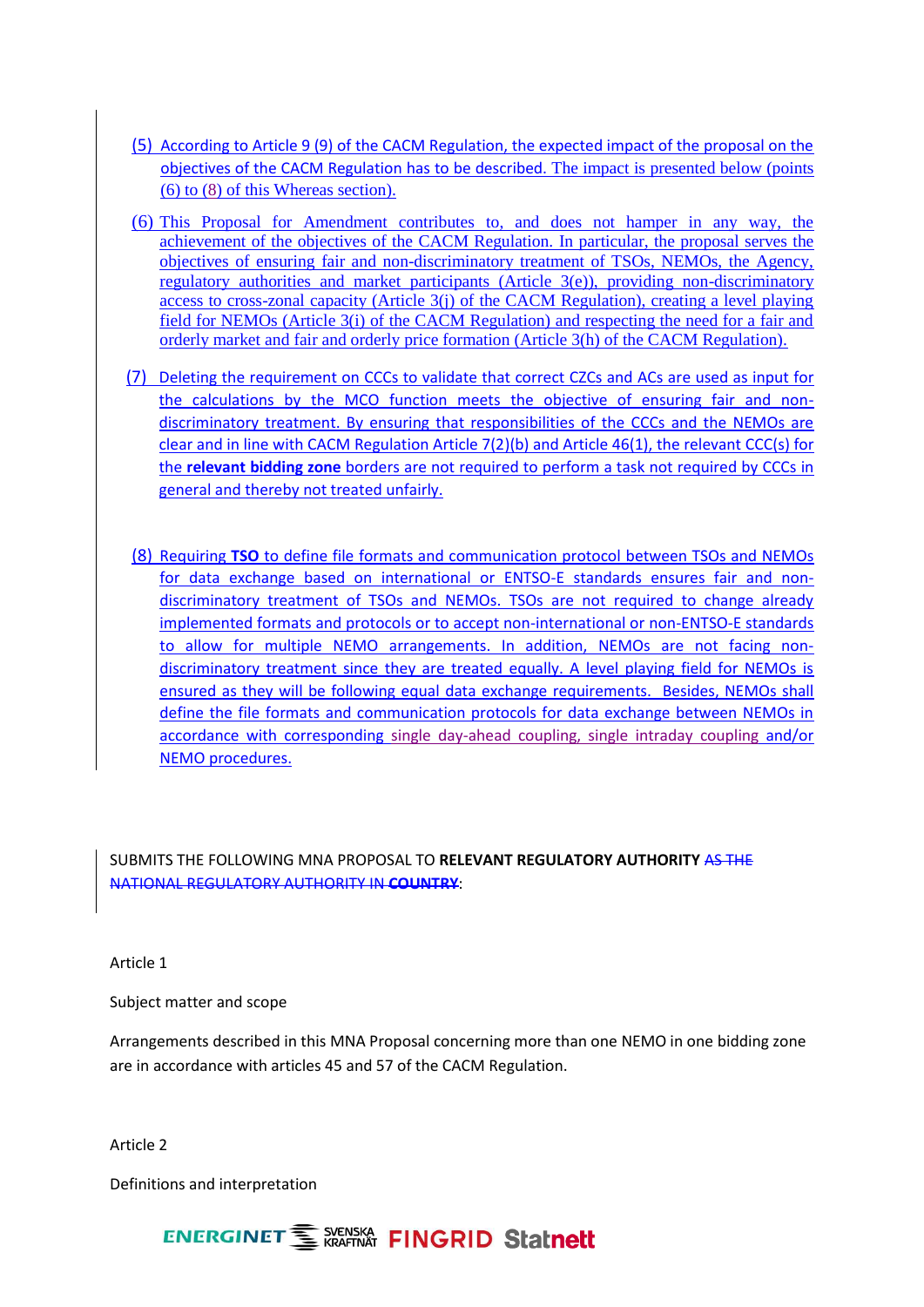1. For the purposes of this MNA Proposal, the terms used shall have the meaning of the definitions included in Article 2 of the CACM Regulation and Regulation (EC) No 714/2009 and Regulation (EC) No 543/2013.

2. In addition, in this MNA Proposal, the following terms shall have the meaning below:

a) "Hub" means a combination of a NEMO and a bidding zone

b) "Pre-coupling" means procedures before MCO functions are executed for single day-ahead and intraday coupling; and

c) "Post-coupling" means procedures after MCO functions have been executed for single day-ahead and intraday coupling

3. In this MNA Proposal, unless the context requires otherwise:

a) the singular indicates the plural and vice versa;

b) the headings are inserted for convenience only and do not affect the interpretation of this proposal; and

c) any reference to legislation, regulations, directives, orders, instruments, codes or any other enactment shall include any modification, extension or re-enactment of it when in force.

### Article 3

Application of this proposal

1. This MNA Proposal applies to Pre-coupling and Post-coupling arrangements, which shall give more than one NEMO in one bidding zone access to cross-zonal capacity in the day-ahead and intraday timeframe in the **relevant bidding zone**, when single day-ahead and intraday coupling are implemented.

### Article 4

Single day-ahead coupling arrangements

1. Each NEMO offering services in **country** shall be a full member of single day-ahead coupling and implement the single day-ahead coupling process in accordance with the CACM Regulation.

2. There shall be one hub for each NEMO per bidding zone and each hub shall be connected to the order book of the concerned NEMO. There shall be no limitations as to how many transactions can take place between the hubs in a bidding zone.

Article 5

# **ENERGINET WERKS FINGRID Statnett**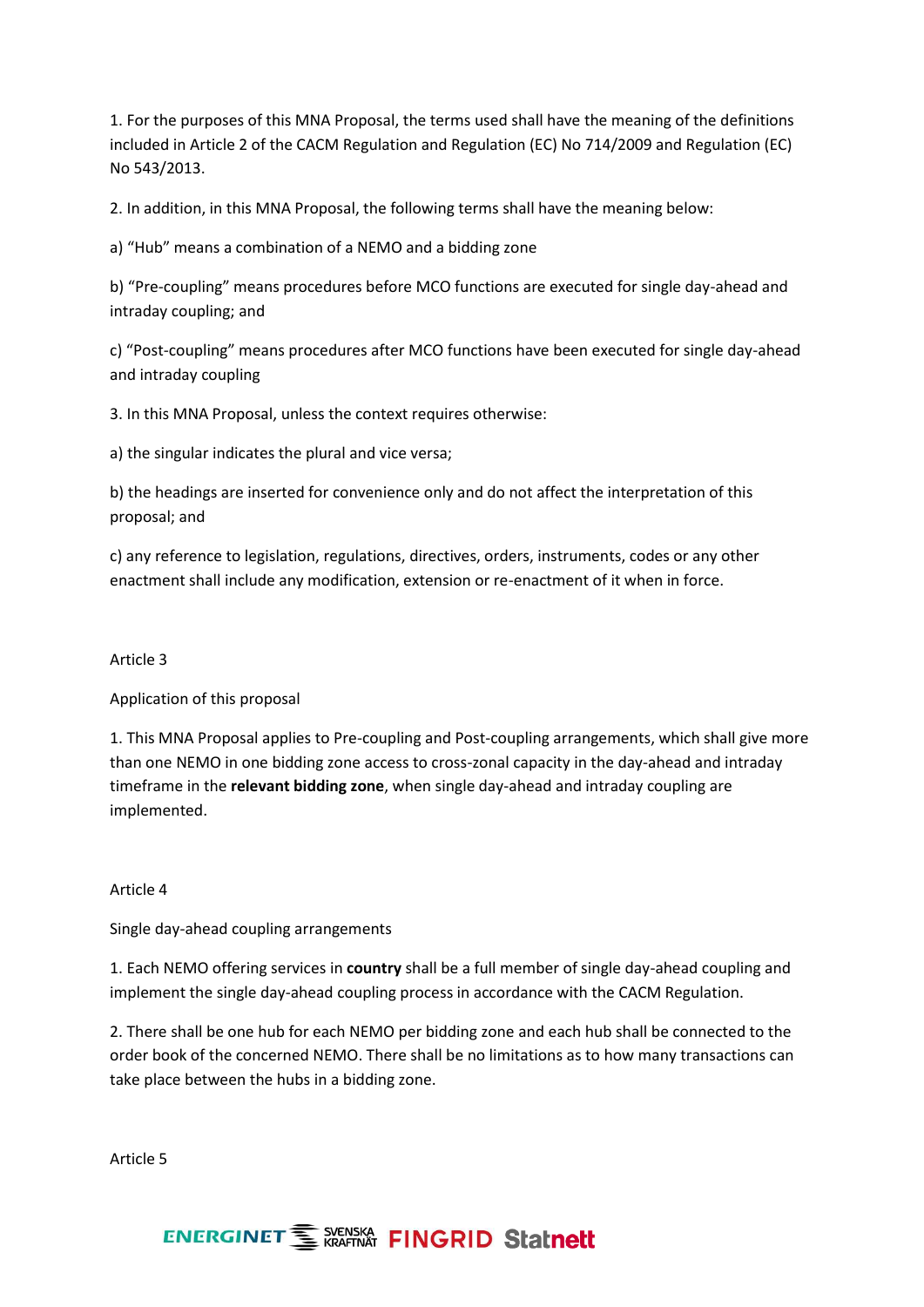Pre-coupling arrangements for single day-ahead coupling

1. The relevant coordinated capacity calculators established in accordance with Article 27 (2) of the CACM Regulation (hereafter "CCCs") shall be responsible for providing the cross-zonal capacities (hereafter referred to as "CZCs") and allocation constraints (hereafter referred to as "ACs") for the **relevant bidding zone** borders to the relevant NEMOs in accordance with the CACM Regulation article 46(1) of the CACM Regulation to ensure the publication of CZCs and ACs to the market by the relevant NEMOs.

2. For capacity allocation in accordance with article 30(3) the CCC shall provide the CZCs and ACs to all relevant NEMOs for the purpose of processing in accordance with Article 7 (2) of CACM Regulation the provided CZCs and ACs as part of the MCO functions to be carried out jointly with all NEMOs.

3. The relevant NEMOs shall be responsible for the necessary arrangements between them in order to process the information provided to them in accordance with Article 5 (2). Format and timing for sending of the CZCs and ACs to the MCO functions shall follow the corresponding single day-ahead coupling and/or NEMO procedures.

4. The CCC shall validate that the correct CZCs and ACs are used as input for the calculations by the MCO functions. The MCO functions shall provide relevant information back to the CCC to ensure that the CCC can make this validation.

5. Each NEMO offering services in the **relevant bidding zone** shall submit the orders to the MCO functions in accordance with Article 47 of the CACM Regulation.

### Article 6

Delivery and validation of single day-ahead results

1. Each NEMOs offering services in the **relevant bidding zone(s)** shall deliver the single day-ahead coupling results to **TSO** and the relevant CCC(s) in accordance with Article 48 of the CACM Regulation.

2. **TSO** is responsible for verifying that the results have been calculated in accordance within the validated CZCs and ACs. This verification can be delegated to the relevant CCC(s) or other relevant entities according to Article 81 of CACM Regulation.

3. Each NEMO offering services in the **relevant bidding zone(s)** shall verify that the results have been calculated in accordance with the orders of based on the orders of the concerned NEMO.

#### Article 7

Post-coupling arrangements for single day-ahead coupling

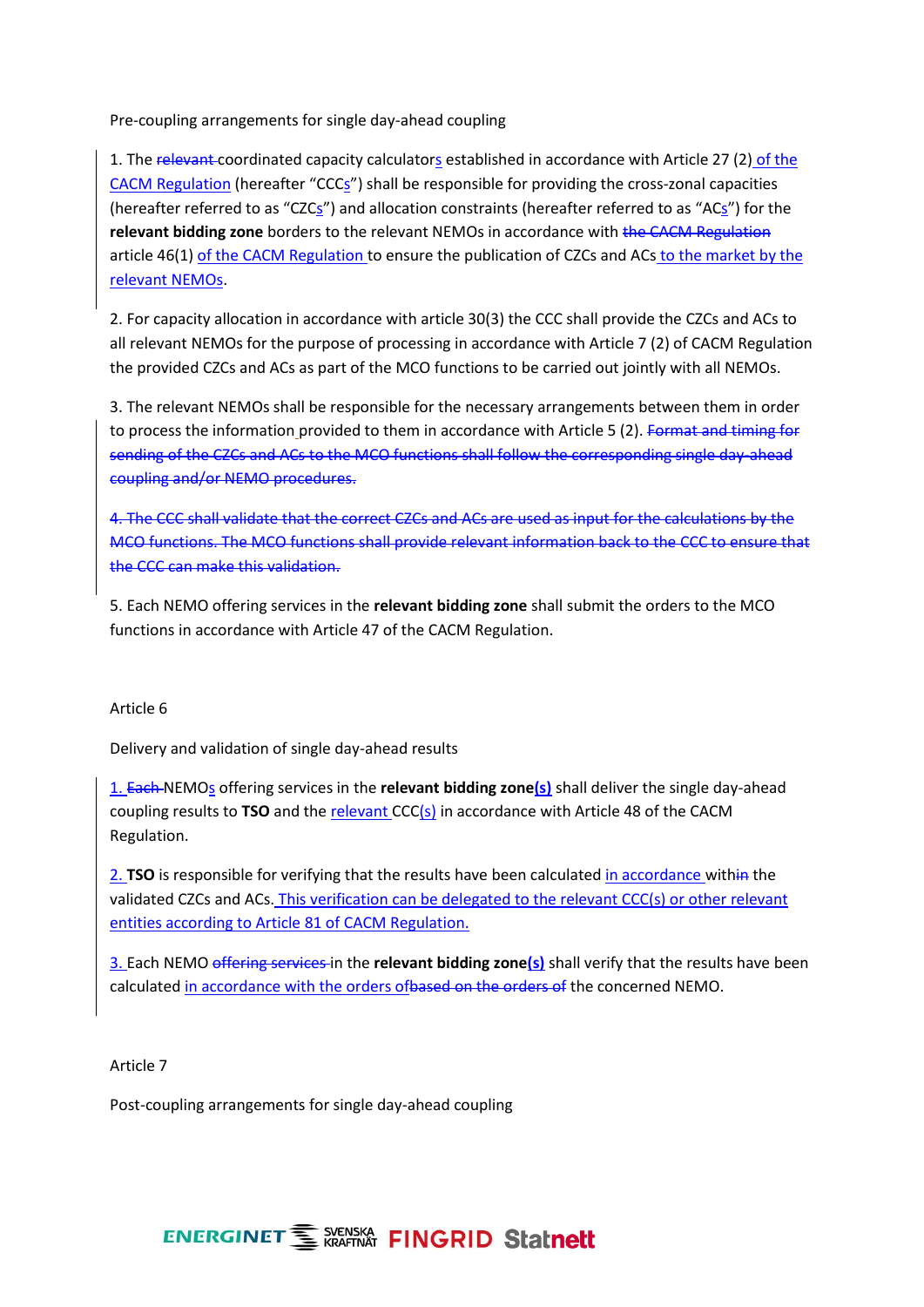1. In accordance with Article 7 (1) of CACM Regulation, the NEMOs shall be responsible for acting as central counter parties (hereafter referred to as "CCP") for clearing and settlement of the exchange of energy in accordance with Article 68 (1) of CACM Regulation.

2. Each CCP shall clear and settle the contracts, which result from the day-head trading between the market participants. The CCP shall provide, based on the information on the single day-ahead coupling, results of the hub nominations to **TSO**. The hub nominations shall consist of information related to market participant's trade with the relevant NEMO and information related cross-border nominations.

3. The CCPs acting in the **relevant bidding zone** shall agree on clearing and settlement arrangements between them. The clearing and settlement shall be done in an efficient manner with as low cost as possible.

4. Each NEMO offering services in the **relevant bidding zone** shall be a balance responsible party in **country**. They shall comply with terms and conditions set for balancing and imbalance settlement and conclude relevant agreements to act as balance responsible party.

5. In accordance with Article 68 (3 and 6) of the CACM Regulation, CCPs shall act as counter party to each other for the exchange of energy between bidding zones with regard to the financial rights and obligations arising from these energy exchanges. A shipping agent may act as a counter party between different central counter parties for the exchange of energy, if the parties concerned conclude a specific agreement to that effect. If no agreement is reached, the shipping arrangement shall be decided by the national regulatory authorities responsible for the bidding zones between which the clearing and settlement of the exchange of energy is needed.

6. The shipping agent or CCPs shall collect the congestion income and distribute it to the relevant TSOs.

### Article 8

Clearing price and system price

1. Each NEMO offering services in **country** for single day-ahead coupling shall allow its orders to be used for calculating and publishing unique clearing price for the **relevant bidding zone**. This applies as well for the fallback situation in accordance with relevant fallback procedures to be approved in accordance with Article 9(7)(e) of the CACM regulation.

2. Each NEMO offering services in **country** for single day-ahead coupling shall allow its orders to be used under conditions set in Article 8(1) of this MNA Proposal for calculating and publishing one unconstrained reference price for each market time unit (MTU), e.g. the system price for Nordic bidding zones.

Article 9

Change of bidding zone configurations

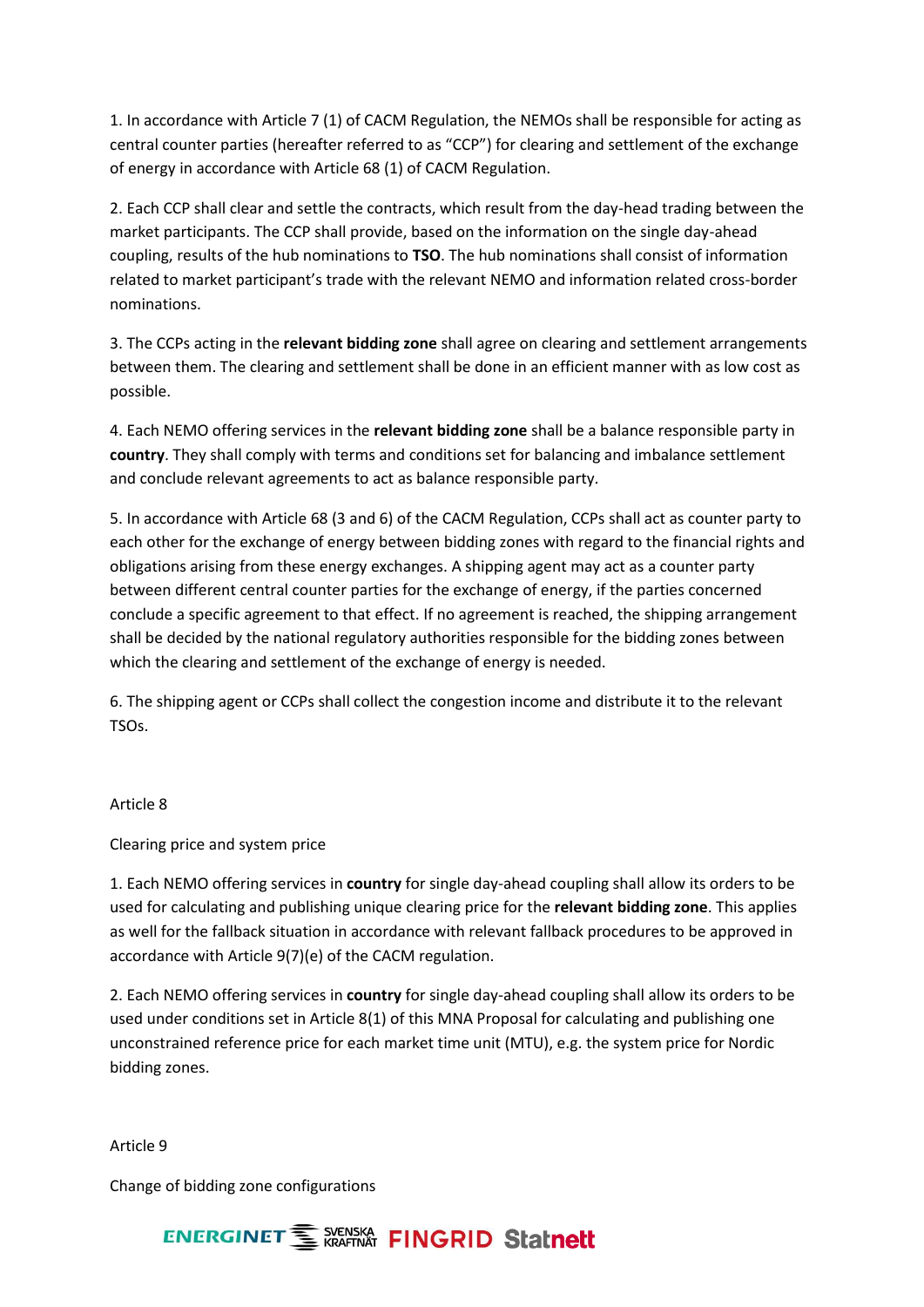Each NEMO offering services in **country** for single day-ahead coupling shall be able to implement a change of bidding zone configuration in accordance with Article 32 and 33 of the CACM Regulation in its procedures no later than 4 weeks after the request for a change has been received.

### Article 10

Single intraday coupling arrangements

1. Each NEMO offering services in **country** shall be a full member of single intraday coupling and implement the single intraday coupling process in accordance with the CACM Regulation.

2. There shall be one hub for each NEMO per bidding zone and each hub shall be connected to the order book of the concerned NEMO. There shall be no limitations as to how many transactions can take place between the hubs in a bidding zone.

### Article 11

Pre-coupling arrangements for single intraday coupling

1. The CCC shall provide CZCs and ACs for the **relevant bidding zone** borders to the capacity management module (hereafter referred to as "CMM") in accordance with Article 58 of the CACM Regulation.

2. Each NEMO offering services in the **relevant bidding zone** shall submit the orders for a given market time unit for single matching immediately after the orders have been received from the market participants in accordance with Article 59 (5) of the CACM Regulation.

### Article 12

Delivery of single intraday results

1. Each NEMO offering services in the **relevant bidding zone** shall deliver the single intraday coupling results to **TSO** and the CCC in accordance with Article 60 of the CACM Regulation.

2. The results shall include for each market time unit net positions for **relevant bidding zone** and net scheduled flow for each bidding zone border.

### Article 13

Post-coupling arrangements for single intraday coupling

1. In accordance with Article 7 (1) of CACM Regulation, the NEMOs shall be responsible for acting as CCP for clearing and settlement of the exchange of energy in accordance with Article 68 (1) of CACM Regulation.

# **ENERGINET WERKSHIP FINGRID Statnett**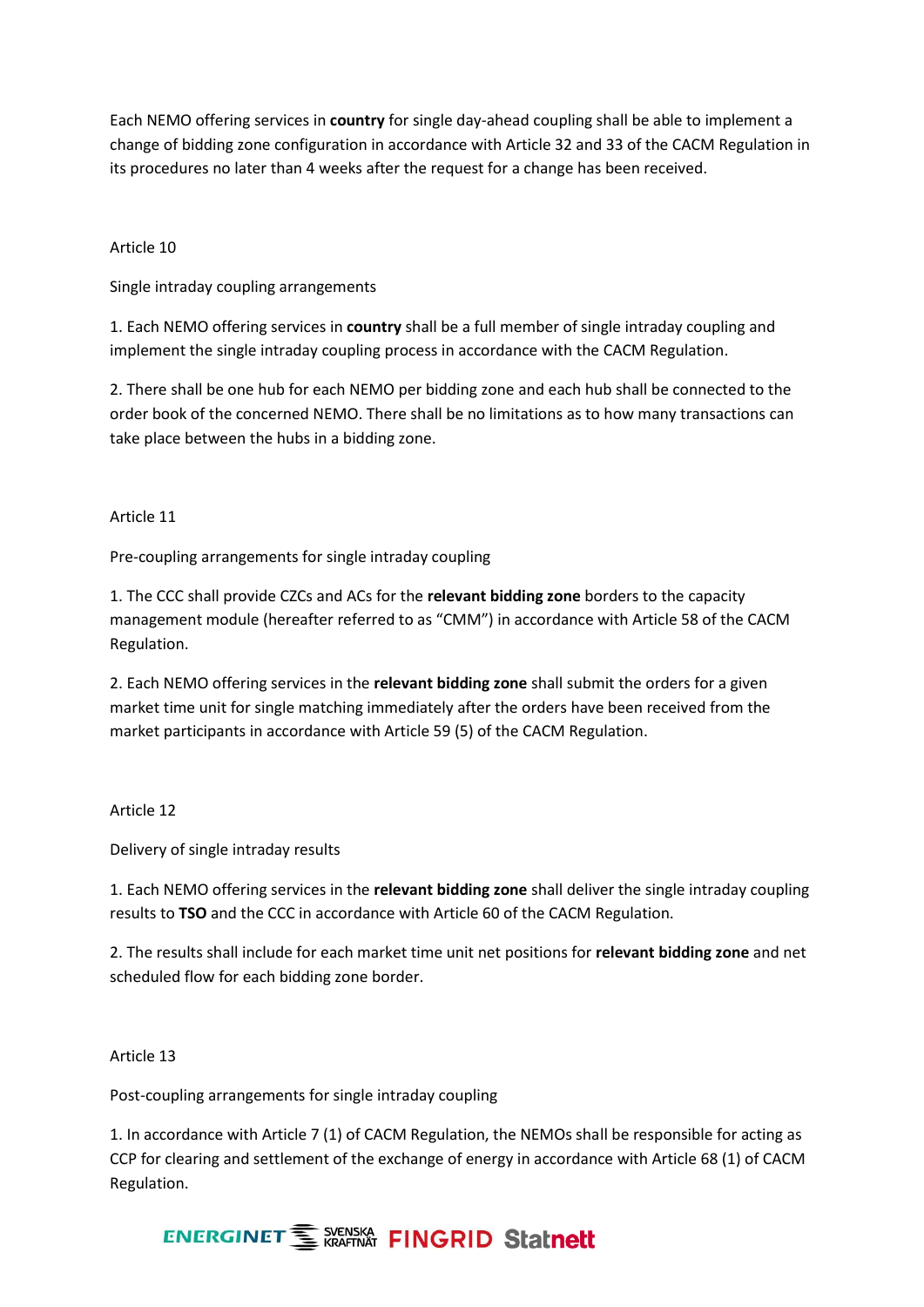2. Each CCP shall clear and settle the contracts, which result from the intraday trading between the market participants. The CCP shall provide, based on the information on the single intraday coupling, results of hub nominations to **TSO**. The hub nominations shall consist of information related to market participant's trade with the NEMO and information related to cross-border nominations.

3. The CCPs acting in the **relevant bidding zone** shall agree on clearing and settlement arrangements between them. The clearing and settlement shall be done in an efficient manner with as low cost as possible.

4. Each NEMO offering services in the **relevant bidding zone** shall be a balance responsible party in **country**. They shall comply with the terms and conditions set for balancing and imbalance settlement and conclude relevant agreements to act as balance responsible party.

5. In accordance with Article 68 (3 and 6) of the CACM Regulation, CCPs shall act as counter party to each other for the exchange of energy between bidding zones with regard to the financial rights and obligations arising from these energy exchanges. The shipping agent may act as a counter party between different central counter parties for the exchange of energy, if the parties concerned conclude a specific agreement to that effect. If no agreement is reached, the shipping arrangement shall be decided by the national regulatory authorities responsible for the bidding zones between which the clearing and settlement of the exchange of energy is needed.

### Article 14 Data Exchange

1. **TSO** shall define the file formats and communication protocols for data exchange between TSO (including relevant CCC(s) and relevant settlement entity(ies)), and relevant NEMOs (including relevant CCP(s)) in the **relevant bidding zone(s)**. For this purpose:

a. the technical specifications used in the common single day-ahead and/or single intraday solution shall be favoured to the extent possible; and

b. the file formats and communication protocols based on international or ENTSO-E standards shall be relied on where possible.

2. NEMOs shall define the file formats and communication protocols for data exchange between NEMOs (including relevant CCP(s)) in accordance with corresponding single day-ahead coupling, single intraday coupling and/or NEMO procedures.

### Article 154

### Financial arrangements

1. According to Article 45 and 57 of the CACM Regulation, relevant NEMOs offering services in the single day-ahead and intraday coupling shall provide the necessary financial coverage for the arrangements concerning more than one NEMO in one bidding zone.

# **ENERGINET WERKS FINGRID Statnett**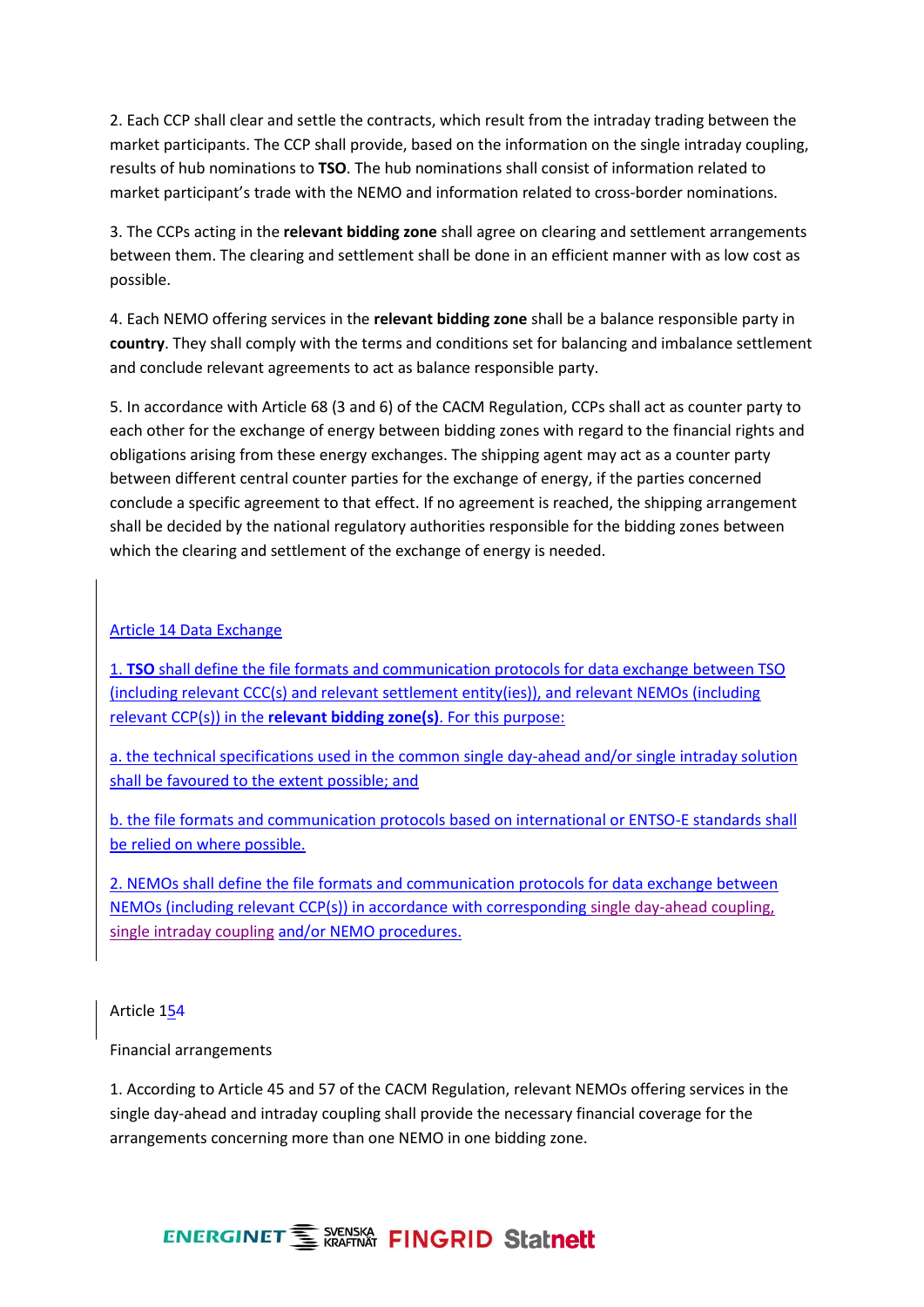2. Costs shall be assessed by relevant NRAs according to Article 75 of the CACM regulation. Costs arising from the arrangements concerning more than one NEMO in one bidding zone of this MNA proposal, which are not covered by Article 77 and 78 of the CACM Regulation shall be shared and recovered by national arrangements approved by NRA. Common and regional costs, where appropriate, arising from the arrangements concerning this MNA proposal shall be shared in accordance with Article 80(3) and 80 (4) of the CACM Regulation.

Article 165

Publication and implementation of MNA Proposal

1. **TSO** shall publish the MNA without undue delay after **relevant regulatory authority** as the national regulatory authority has approved the MNA Proposal.

2. The implementation of the MNA shall coincide with the implementation of single day-ahead or intraday coupling on the corresponding bidding zone border in accordance with the CACM Regulation.

3. Implementation of the MNA Proposal for single day-ahead coupling will be according to the following milestones:

a) The establishment of the coordinated capacity calculator in accordance with Article 27 (2) of the CACM Regulation in the relevant CCR;

b) The implementation of the MCO function for single day-ahead market coupling by the relevant NEMOs in accordance with Article 7 (3) of the CACM Regulation;

c) Implementation of the fallback procedures in accordance with Article 44 of the CACM Regulation in the relevant CCR; and

d) Implementation of clearing and settlement arrangements in accordance with Article 68 of the CACM Regulation.

4. Implementation of the MNA Proposal for single intraday coupling will be according to the following milestones:

a) The establishment of the coordinated capacity calculator in accordance with Article 27 (2) of the CACM Regulation in the relevant CCR;

b) The implementation of the MCO function for single intraday coupling by the relevant NEMOs, in accordance with Article 7 (3) of the CACM Regulation; and

c) Implementation of clearing and settlement arrangements in accordance with Article 68 of the CACM Regulation.

Article 5 of amendment

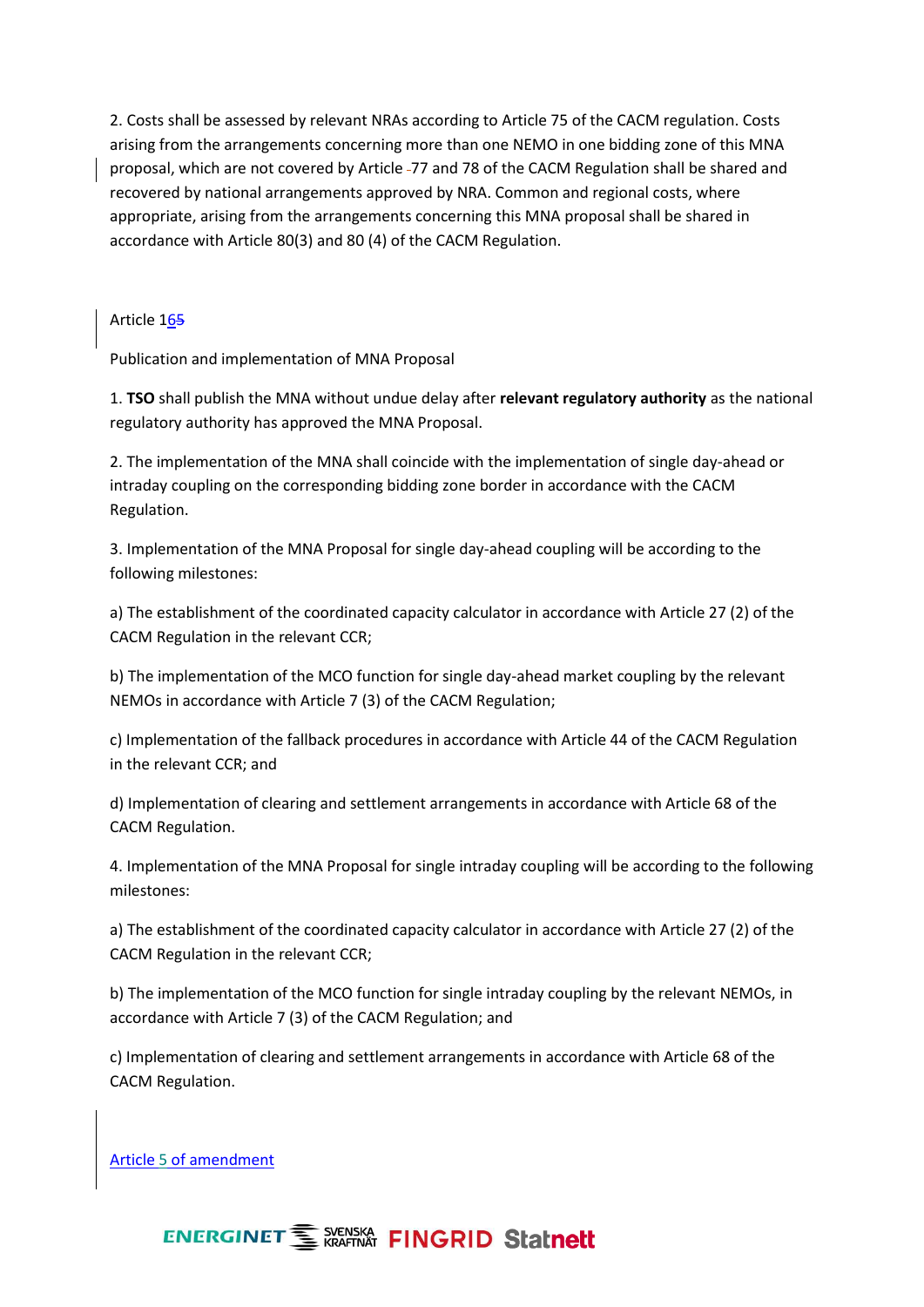### Publication and implementation of the amendments

1. **TSO** shall publish the amendments without undue delay after **relevant regulatory authority** has approved the Proposal for Amendment.

2. The implementation date of this proposal shall follow the implementation of the MNA Proposal as set in Article 15 of the MNA proposal approved by **relevant regulatory authority.** 

Article 176

Language

The reference language for this Proposal for Amendment shall be English. For the avoidance of doubt, where TSOs need to translate this Proposal for Amendment into their national language(s), in the event of inconsistencies between the English version published by TSOs in accordance with Article 9(14) of the CACM Regulation and any version in another language the relevant TSOs shall, in accordance with national legislation, provide the relevant national regulatory authorities with an updated translation of this Proposal for Amendment.